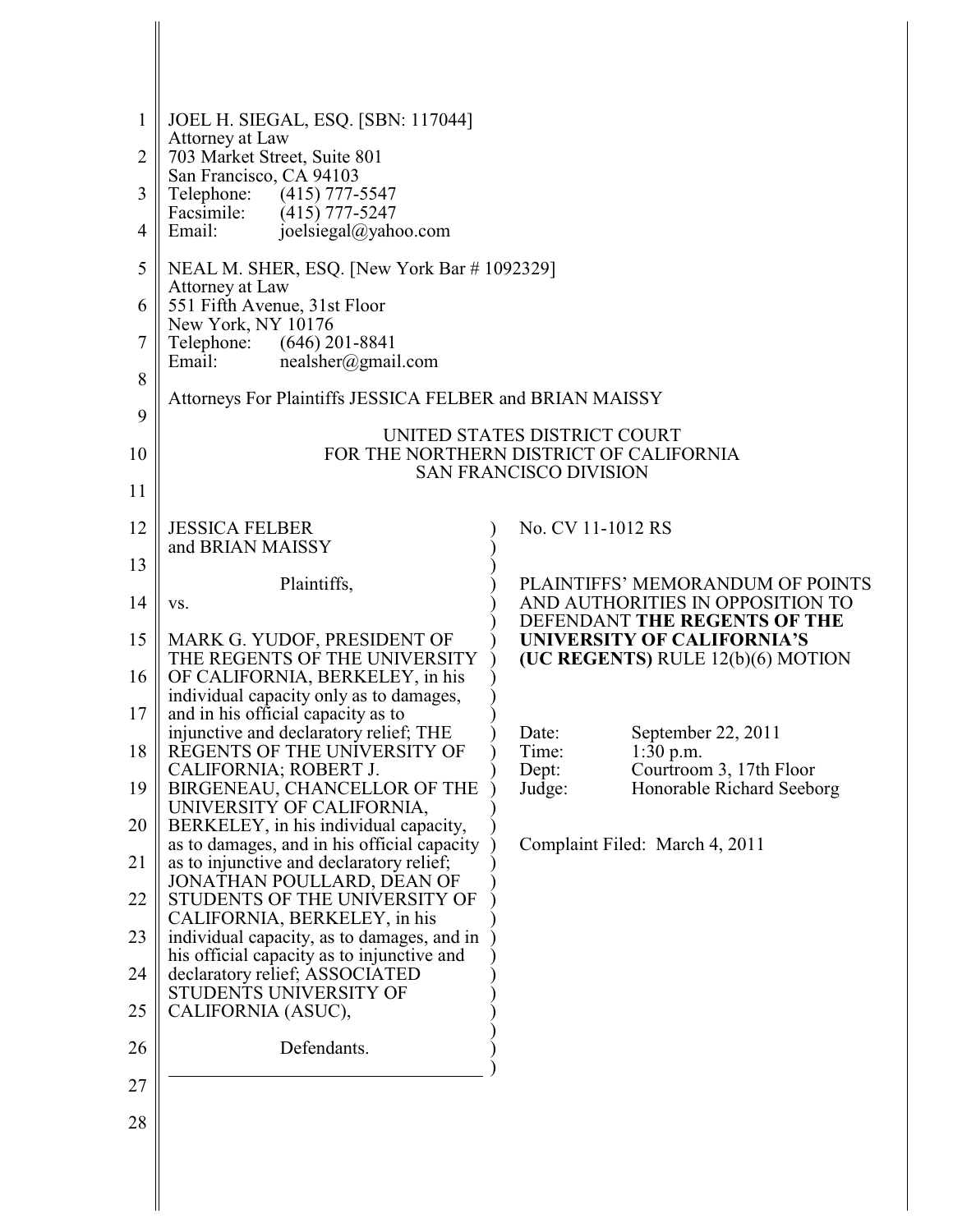| 1              |    |           | <b>TABLE OF CONTENTS</b>                                                                                                                 |
|----------------|----|-----------|------------------------------------------------------------------------------------------------------------------------------------------|
| $\overline{2}$ |    |           | Page(s)                                                                                                                                  |
| 3              |    |           |                                                                                                                                          |
| 4              | Ι. |           |                                                                                                                                          |
| 5              | П. |           | THIS COURT CAN FOLLOW SETTLED FEDERAL RULES FOR JUDICIAL                                                                                 |
| 6              |    |           | OVERSIGHT OF ON CAMPUS VIOLENCE AND HOSTILE ENVIRONMENT<br>HARASSMENT COMMITTED FOR YEARS BY UC AND ASUC REGISTERED                      |
| 7              |    |           | AND SUBSIDIZED STUDENT ORGANIZATIONS WHICH INTERFERE WITH THE<br>RIGHTS OF JEWISH STUDENTS, WHICH SUBSTANTIALLY DISRUPT                  |
| 8              |    |           | UNIVERSITY OPERATIONS, AND INTRUDE UPON THE PROGRAMS OF THE<br>UNIVERSITY AND THE RIGHTS OF OTHER STUDENTS  4                            |
| 9              |    | A.        | THE COMPLAINED OF SPEECH AND CONDUCT HERE IS NOT<br>PURE INDEPENDENT STUDENT SPEECH BUT RATHER IS                                        |
| 10             |    |           | CONDUCT AND HATE SPEECH REASONABLY PERCEIVED TO<br>BEAR THE IMPRIMATUR OF THE DEFENDANTS THEMSELVES 5                                    |
| 11             |    | <b>B.</b> |                                                                                                                                          |
| 12             |    |           | THE COMPLAINED OF SPEECH AND CONDUCT EVEN IF HELD<br>TO BE PURELY STUDENT SPEECH CAN STILL BE HELD AS THE                                |
| 13             |    |           | BASIS OF A TITLE VI PRIVATE RIGHT OF ACTION AGAINST THE<br>DEFENDANTS BECAUSE IT ENDANGERED THE SAFETY OF                                |
| 14             |    |           | OTHER STUDENTS, INTERFERED WITH THE RIGHTS OF OTHER<br>STUDENTS, SUBSTANTIALLY DISRUPTED UNIVERSITY                                      |
| 15             |    |           | OPERATIONS, AND INTRUDED UPON THE PROGRAMS OF THE<br>UNIVERSITY $\ldots, \ldots, \ldots, \ldots, \ldots, \ldots, \ldots, \ldots, \ldots$ |
| 16<br>17       | Ш. |           | THE UC REGENTS AND OFFICIALS ATTACK ON THE PLAINTIFFS' CLAIMS<br>FOR RELIEF ARE WITHOUT MERIT AND SHOULD BE OVERRULED  10                |
| 18             |    | A.        | THE ELEVENTH AMENDMENT DOES NOT PROVIDE THE<br>REGENTS ABSOLUTE IMMUNITY IN THIS CASE, AND                                               |
| 19             |    |           | CERTAINLY NOT FROM THE PLAINTIFFS' TITLE VI CLAIMS  10                                                                                   |
| 20             |    | <b>B.</b> | THE ALLEGED CONDUCT BY THE REGENTS/UC DEFENDANTS<br>CONSISTS OF INTENTIONAL ACTS OF DISCRIMINATION                                       |
| 21             |    |           | SUFFICIENT TO SUPPORT THE PLAINTIFFS' LEGAL CLAIMS  11                                                                                   |
| 22             |    | $C$ .     | PLAINTIFFS HAVE ALLEGED A STRONG CLAIM FOR RELIEF                                                                                        |
| 23             |    | D.        | THE ACTIONS AND DELIBERATE INDIFFERENCE OF THE UC<br>DEFENDANTS HAVE VIOLATED PLAINTIFFS' FEDERAL AND STATE                              |
| 24             |    |           |                                                                                                                                          |
| 25             |    | E.        | THE FIRST AMENDED COMPLAINT STATES PENDANT<br><b>JURISDICTION CLAIMS FOR RELIEF UNDER CALIFORNIA CIVIL</b>                               |
| 26             |    |           |                                                                                                                                          |
| 27             |    |           |                                                                                                                                          |
| 28             |    |           |                                                                                                                                          |
|                |    |           |                                                                                                                                          |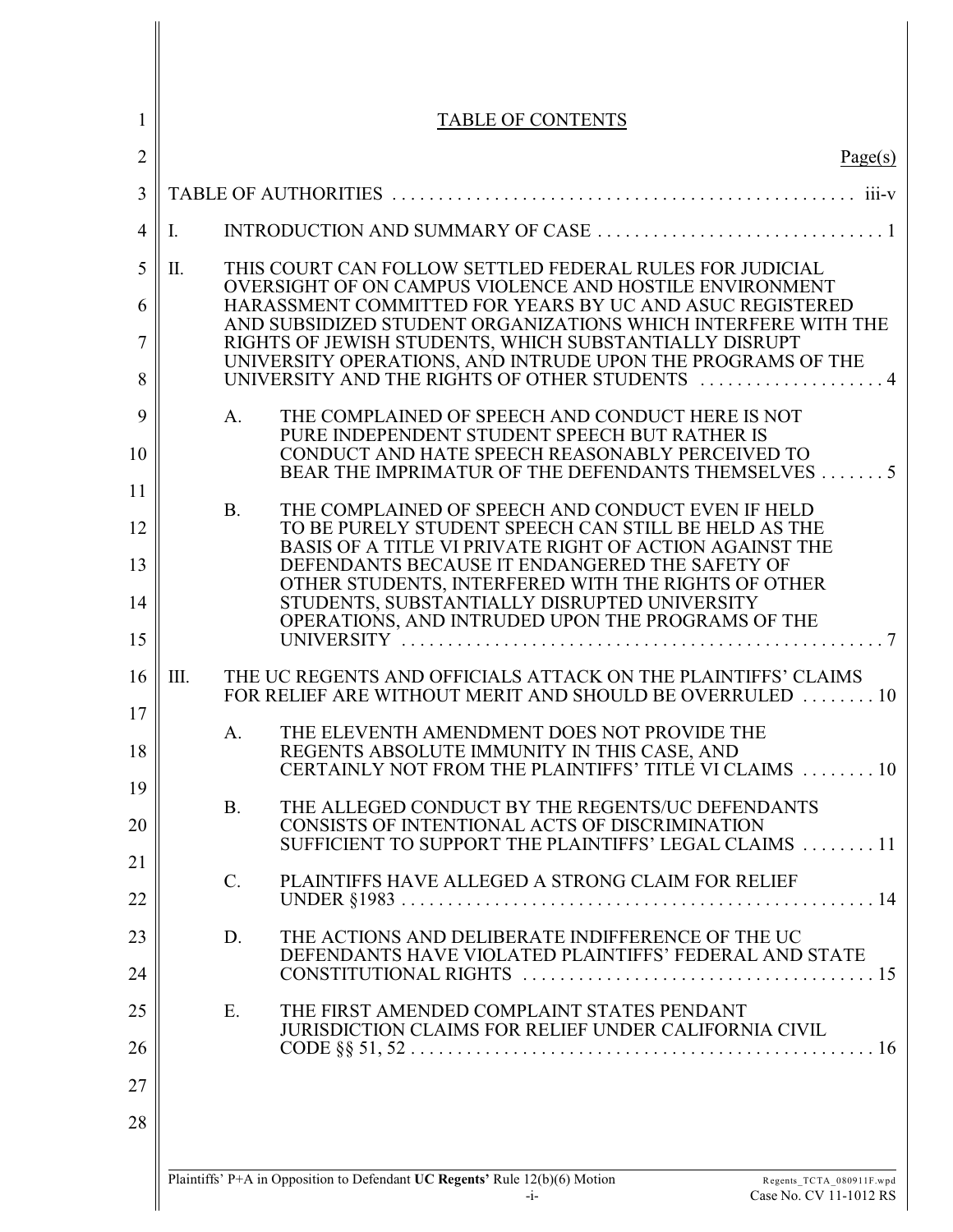| 1              | PLAINTIFFS SEEK RELIEF UNDER TITLE IV, THE UNRUH ACT, AND 42 U.S.C. §1983 FOR DAMAGES AND FOR CORRECTIVE INJUNCTIVE RELIEF IMPOSING LIMITS ON RSO VIOLENT AND DISRUPTIVE CONDUCT SIMILAR TO THOSE<br>IV. |
|----------------|----------------------------------------------------------------------------------------------------------------------------------------------------------------------------------------------------------|
| $\overline{c}$ | IMPLEMENTED AT OTHER UNIVERSITIES AND PUBLIC VENUES  17                                                                                                                                                  |
| 3              | DAMAGES AND LEGAL FEES SHOULD BE AWARDED IN THIS<br>A.                                                                                                                                                   |
| 4              |                                                                                                                                                                                                          |
| 5<br>6         | UNDER TITLE VI, A SUITABLE REMEDY SHOULD BE CRAFTED<br><b>B.</b><br>LIKE THE ONE RECENTLY ADOPTED BY YALE UNIVERSITY<br>FOLLOWING ITS FINDINGS OF HOSTILE ENVIRONMENT UNDER                              |
| 7              |                                                                                                                                                                                                          |
| 8              | ASUC FUNDED RSOs SHOULD BE RESTRICTED IN THEIR ON-<br>$\mathcal{C}$ .<br>CAMPUS POLITICAL ACTIONS FROM SIMILAR MISCONDUCT AS<br>BARRED AT THE SAN FRANCISCO INTERNATIONAL AIRPORT 18                     |
| 9              | CERTIFICATE OF SERVICE WHEN ALL CASE PARTICIPANTS                                                                                                                                                        |
| 10             |                                                                                                                                                                                                          |
| 11             |                                                                                                                                                                                                          |
| 12             |                                                                                                                                                                                                          |
| 13             |                                                                                                                                                                                                          |
| 14             |                                                                                                                                                                                                          |
| 15             |                                                                                                                                                                                                          |
| 16             |                                                                                                                                                                                                          |
| 17             |                                                                                                                                                                                                          |
| 18             |                                                                                                                                                                                                          |
| 19<br>20       |                                                                                                                                                                                                          |
| 21             |                                                                                                                                                                                                          |
| 22             |                                                                                                                                                                                                          |
| 23             |                                                                                                                                                                                                          |
| 24             |                                                                                                                                                                                                          |
| 25             |                                                                                                                                                                                                          |
| 26             |                                                                                                                                                                                                          |
| 27             |                                                                                                                                                                                                          |
| 28             |                                                                                                                                                                                                          |
|                |                                                                                                                                                                                                          |
|                | Plaintiffs' P+A in Opposition to Defendant UC Regents' Rule 12(b)(6) Motion<br>Regents_TCTA_080911F.wpd<br>Case No. CV 11-1012 RS<br>$-i$ i-                                                             |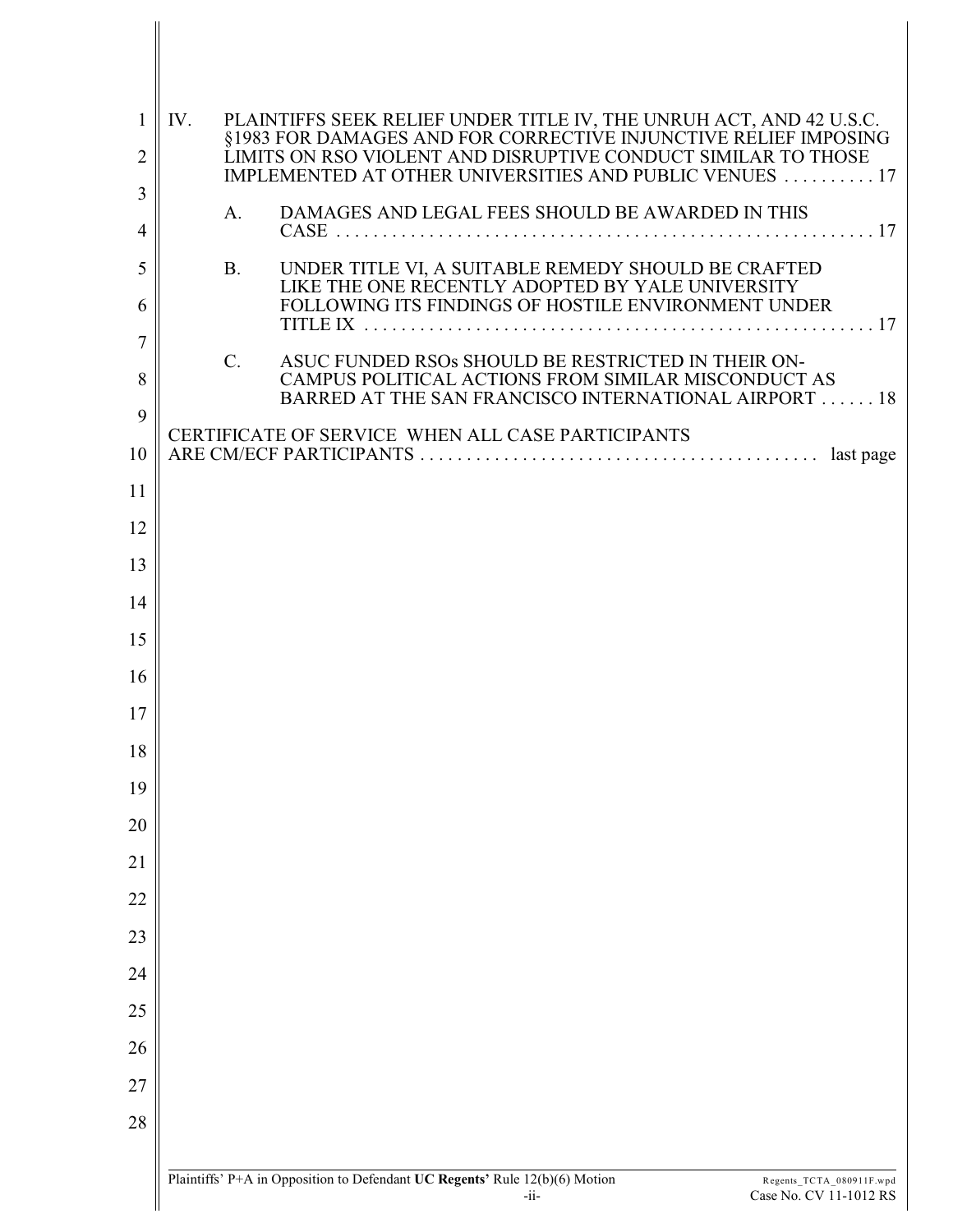| 1  | <b>TABLE OF AUTHORITIES</b>                                                               |
|----|-------------------------------------------------------------------------------------------|
| 2  | Page(s)                                                                                   |
| 3  | Cases                                                                                     |
| 4  |                                                                                           |
| 5  |                                                                                           |
| 6  |                                                                                           |
| 7  |                                                                                           |
| 8  | Clark v. State of California (9th Cir. 1997) 123 F.3d 1267,                               |
| 9  |                                                                                           |
| 10 | College Republicans at San Francisco State v. Reed,                                       |
| 11 |                                                                                           |
| 12 |                                                                                           |
| 13 | DeShaney v. Winnegago County Dept. of Social Services, 489 U.S. 189 (1989)  13, 16        |
| 14 | Doe v. Petaluma City School District (Petaluma I),                                        |
| 15 |                                                                                           |
| 16 |                                                                                           |
| 17 |                                                                                           |
| 18 |                                                                                           |
| 19 | Goldberg v. Regents of the University of California, 248 Cal.App.2d 867 (1967)  2, 17, 19 |
| 20 |                                                                                           |
| 21 |                                                                                           |
| 22 |                                                                                           |
| 23 |                                                                                           |
| 24 |                                                                                           |
| 25 |                                                                                           |
| 26 |                                                                                           |
| 27 |                                                                                           |
| 28 |                                                                                           |
|    |                                                                                           |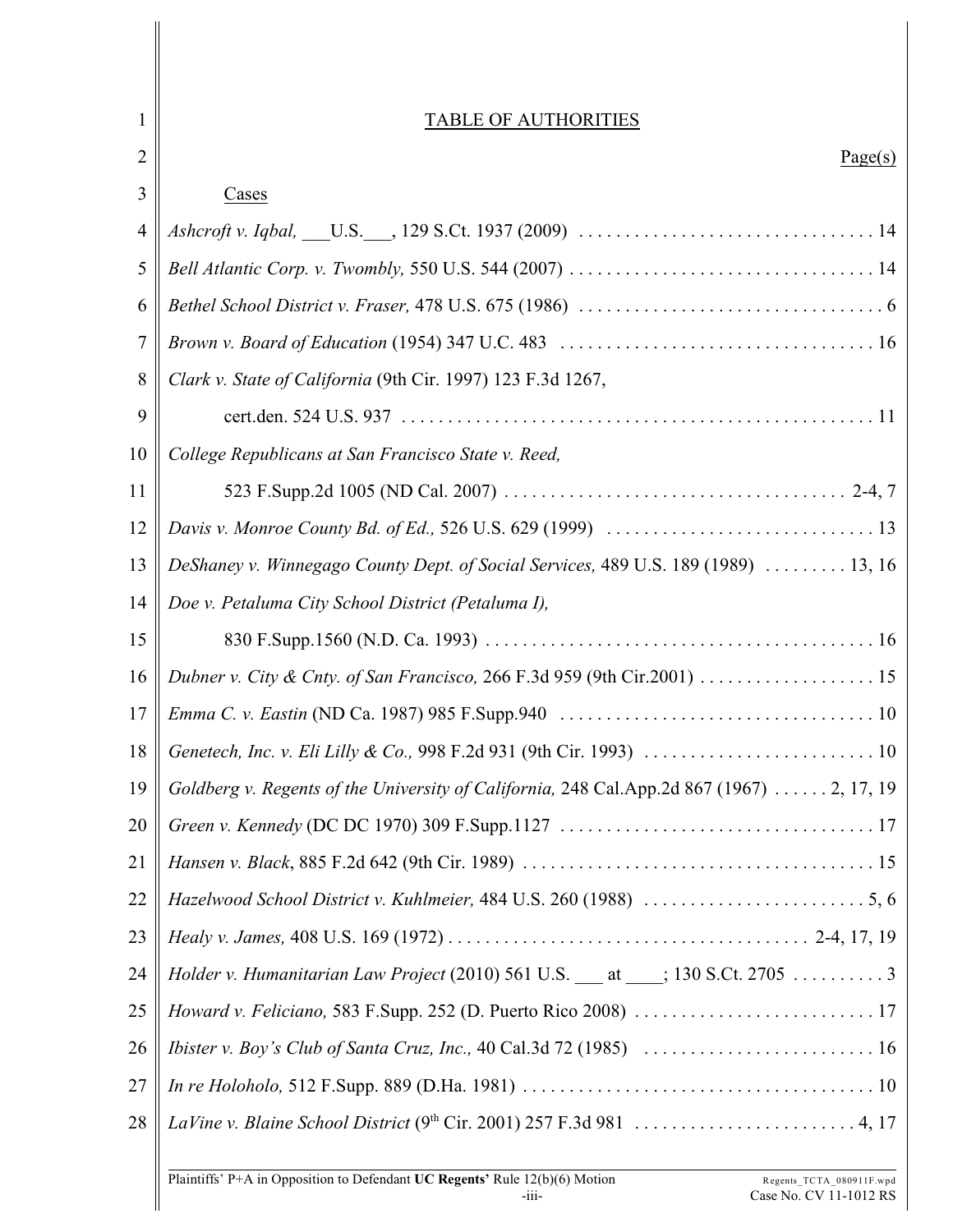| 1              | Los Angeles County Metro Transit Auth. v. Superior Court                              |
|----------------|---------------------------------------------------------------------------------------|
| $\overline{2}$ |                                                                                       |
| 3              |                                                                                       |
| $\overline{4}$ |                                                                                       |
| 5              | Nicole M. v. Martinez Unif. Sch. Dist., 964 F.Supp.1369                               |
| 6              |                                                                                       |
| $\tau$         |                                                                                       |
| 8              |                                                                                       |
| 9              | Saxe v. State College Area School District (3rd Cir. 2001) 240 F.3d 200 4, 5, 7       |
| 10             |                                                                                       |
| 11             |                                                                                       |
| 12             | Sullivan v. Vallejo City Unified School District, 731 F.Supp. 947 (E.D. Ca. 1990)  16 |
| 13             | Tinker v. Des Moines Independent Community School District,                           |
| 14             |                                                                                       |
| 15             | U.S. Supreme Court in Regents of the Univ. of Cal. v. Doe,                            |
| 16             |                                                                                       |
| 17             |                                                                                       |
| 18             | University of California Regents v. Bakke (1978) 438 U.S. 265,                        |
| 19             | affirming and reversing Bakke v. University of California (1976) 18 C3d 34 4, 15      |
| 20             |                                                                                       |
| 21             |                                                                                       |
| 22             | Codes                                                                                 |
| 23             |                                                                                       |
| 24             |                                                                                       |
| 25             |                                                                                       |
| 26             |                                                                                       |
| 27             |                                                                                       |
| 28             |                                                                                       |
|                |                                                                                       |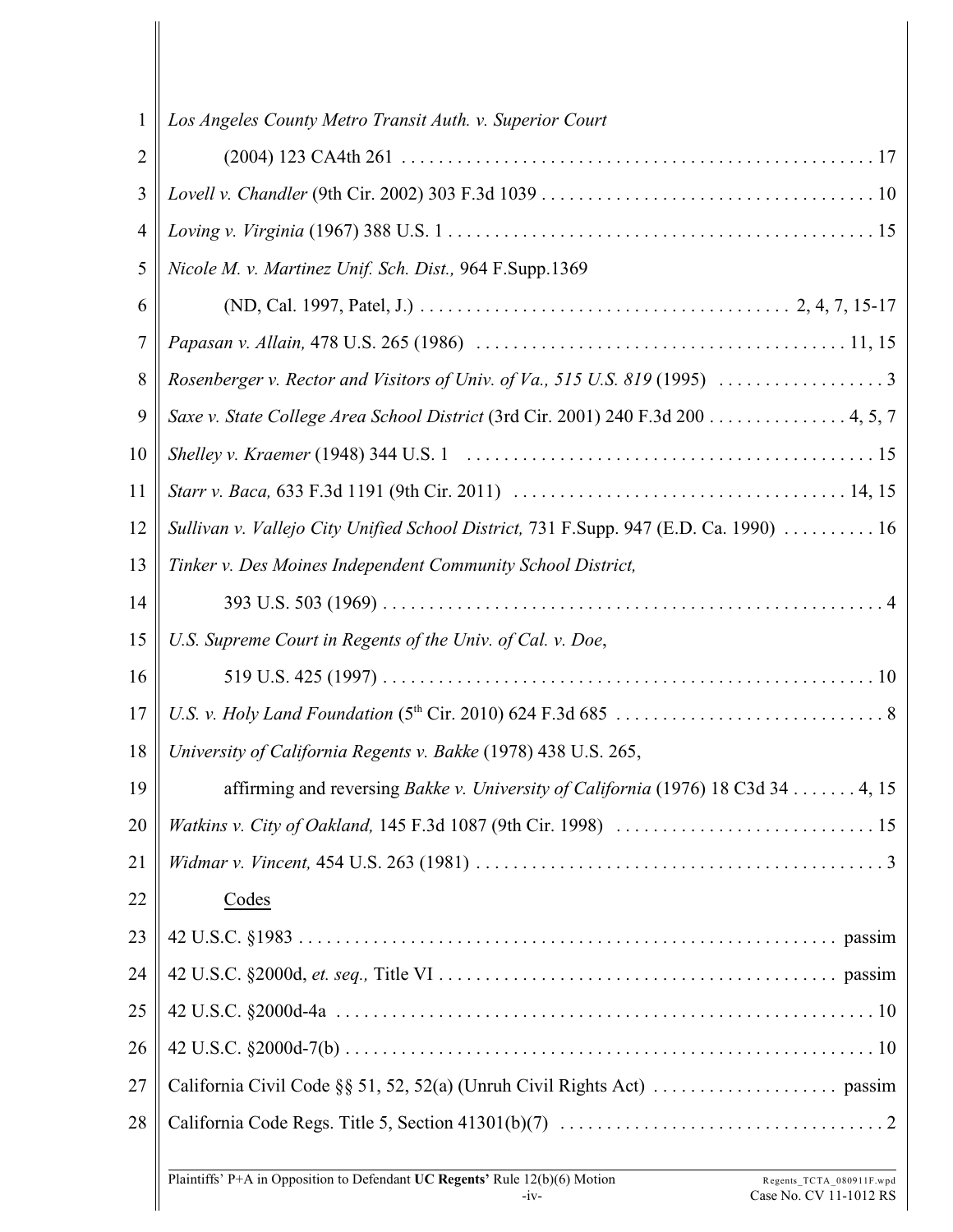| 1              |                                                                                               |
|----------------|-----------------------------------------------------------------------------------------------|
| $\overline{2}$ |                                                                                               |
| 3              |                                                                                               |
| $\overline{4}$ |                                                                                               |
| 5              | Miscellaneous                                                                                 |
| 6              |                                                                                               |
| 7              |                                                                                               |
| 8              |                                                                                               |
| 9              |                                                                                               |
| 10             | "Dear Colleague" letter, 10/26/2010, U.S. Dept. of Education-Office of Civil Rights 7, 12, 13 |
| 11             |                                                                                               |
| 12             |                                                                                               |
| 13             |                                                                                               |
| 14             |                                                                                               |
| 15             |                                                                                               |
| 16             |                                                                                               |
| 17             |                                                                                               |
| 18             |                                                                                               |
| 19             |                                                                                               |
| 20             |                                                                                               |
| 21             |                                                                                               |
| 22             |                                                                                               |
| 23             |                                                                                               |
| 24             |                                                                                               |
| 25             |                                                                                               |
| 26             |                                                                                               |
| 27             |                                                                                               |
| 28             |                                                                                               |
|                | Plaintiffs' P+A in Opposition to Defendant LC Regents' Rule 12(b)(6) Motion<br><b>TCTA</b>    |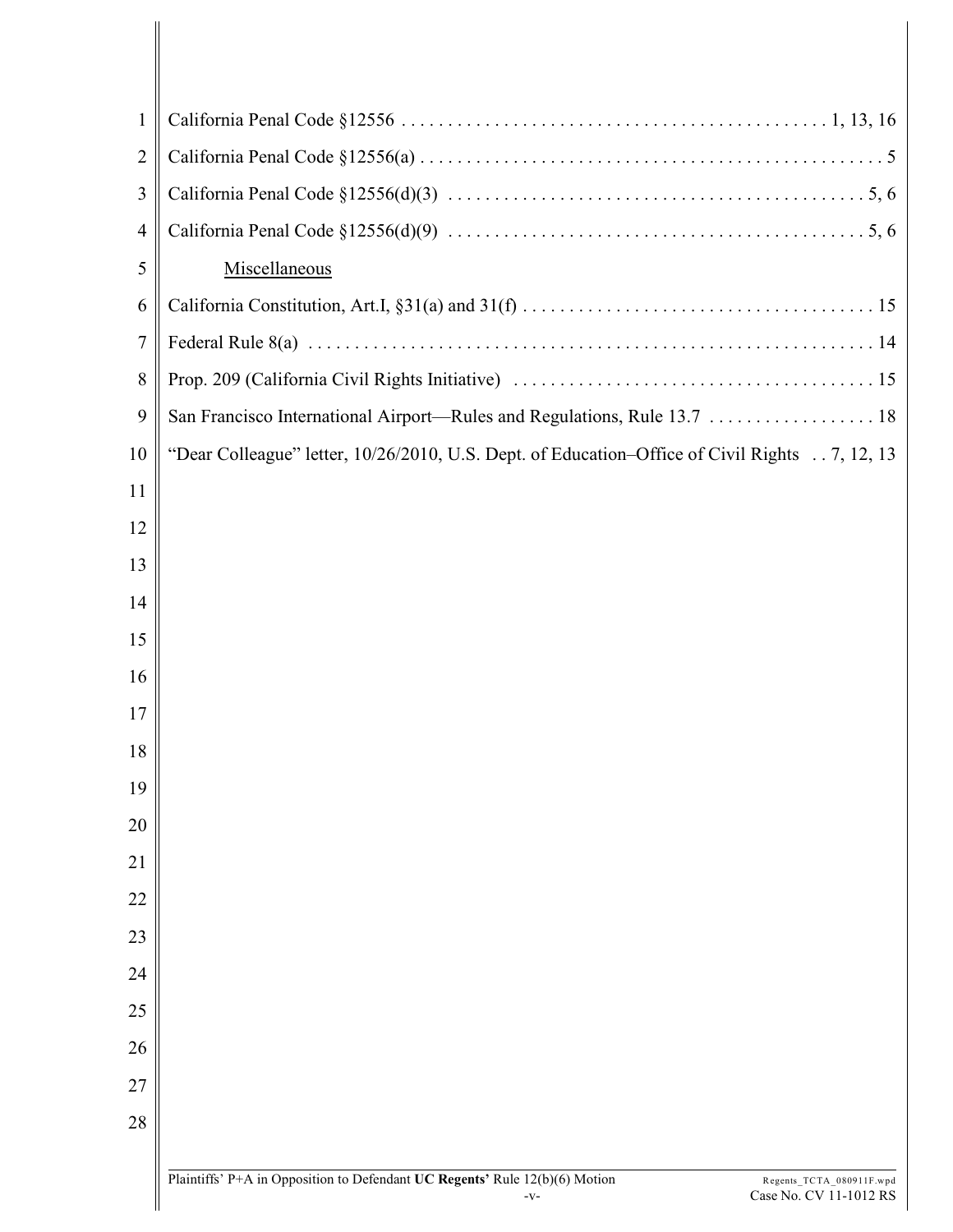1

## **I. INTRODUCTION AND SUMMARY OF CASE**

2 3 4 5 6 Defendants Mark Yudof and The Regents of the University of California's ("Regents") statement, at the very beginning of their motion asserting that: "[T]his lawsuit is in substance an attempt by Plaintiffs to compel UC to restrict the freedom of speech and assembly of its other students, in violation of their FIRST AMENDMENT RIGHTS. . . .," completely mischaracterizes this case.

7 8 9 10 11 12 13 14 15 16 17 18 19 20 21 22 23 24 25 26 27 28  $\frac{1}{2}$  Also filed and served herewith are: Plaintiffs' Request for Judicial Notice of Adjudicative Facts [Federal Rules of Evidence, Rule 201] and Declaration of Joel H. Siegal ("Siegal Declaration"), each with identical Exhibits 1 through 11 as part of Plaintiffs' Opposition to Defendants' Rule 12(b)(6) Motions. This case is indeed about Jessica Felber, who was physically and emotionally injured as a result of being assaulted on the University of California, Berkeley campus, during violent, unsupervised but UC authorized "Apartheid Week" demonstrations. Ms. Felber's injuries were so substantial that she was terrified to walk on campus alone for months and missed campus and school events. (See Declaration of Jessica Felber served and filed herewith.)<sup>1</sup> This case is also about Brian Maissy, a current UC Berkeley student, who has feared for his safety for weeks following the "Apartheid Week" disruptive checkpoints. Mr. Maissy fears wearing his skull cap and fringed garments as part of his religious observance, fearing he will be viewed as one of the activists who these Defendants have for years allowed to dress and act like storm trooping soldiers intimidating students at checkpoints where they have brandished realistic-looking assault weapons, placed barbed wire on campus walkways, and interrogated students as they pass regarding their religion. [See First Amended Complaint ("FAC") ¶¶ 59-60.] "59. . . . Defendants' condoning the establishment of "checkpoints," where students dress as soldiers, carry realistic-looking assault weapons, lay barbed wire on heavily traveled campus walkways, and interrogate others about their religious affiliation and national origins, goes beyond free speech protection. It is terrifying, especially to 17 year old students, and it endangers the health and safety of Jewish students. Indeed it violates California Penal Code §12556, and Berkeley Campus Regulations Implementing University Policy sections 211, 312, and 321."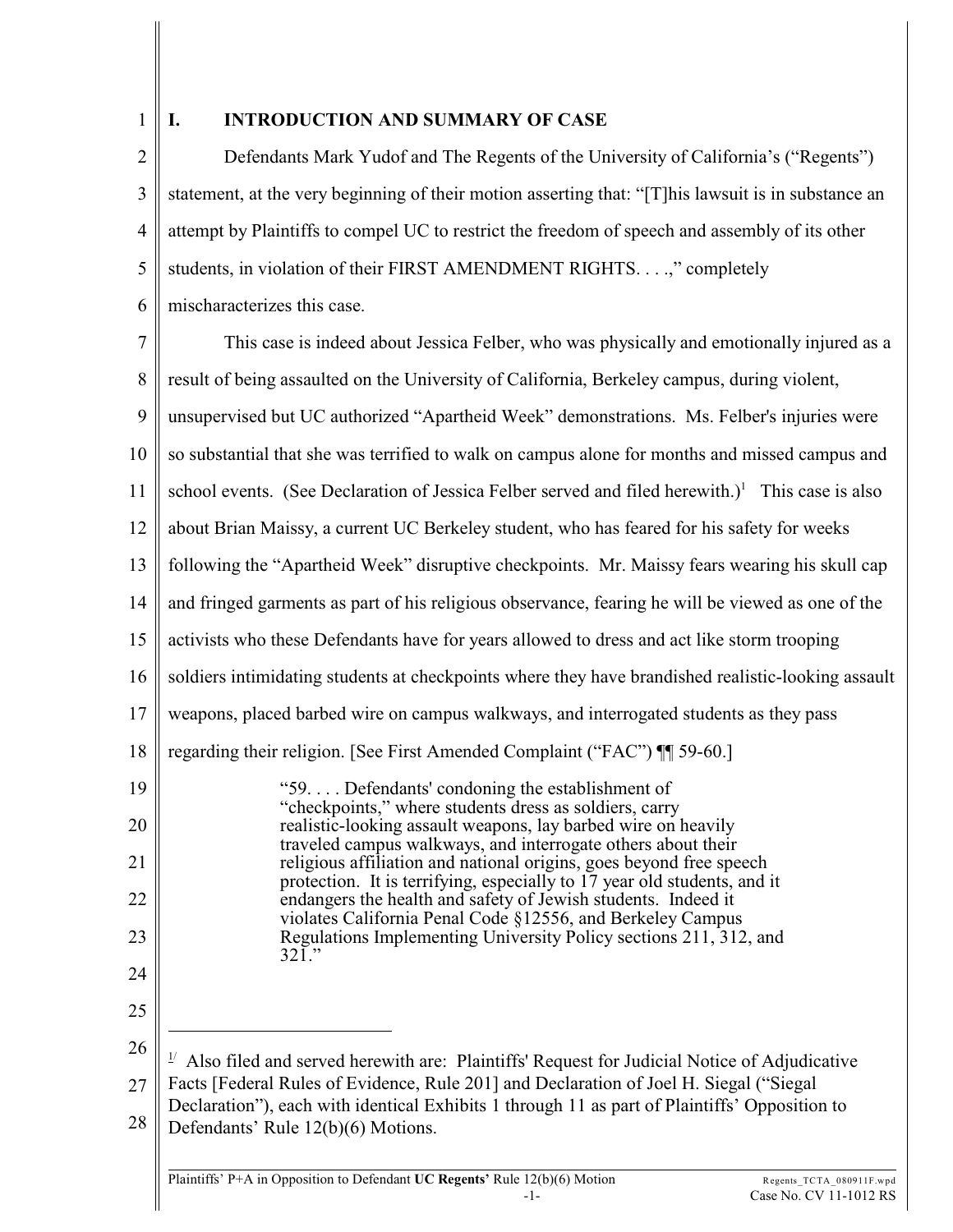| 1<br>$\overline{2}$<br>3<br>4<br>5<br>6 | "60. The aforesaid conduct, acts and omissions of defendants, and<br>each of them, to tolerate and condone the aggressive and violent<br>and threatening on-campus activities of the MSA and SJP against<br>plaintiffs and other students of Jewish religion and ancestry is<br>particularly ominous because defendants' actions and omissions<br>present a disturbing echo of incitement, intimidation, harassment<br>and violence carried out under the Nazi regime and those of its<br>allies in Europe against Jewish students and scholars in the leading<br>universities of those countries during the turbulent years leading up<br>to and including the Holocaust." |
|-----------------------------------------|-----------------------------------------------------------------------------------------------------------------------------------------------------------------------------------------------------------------------------------------------------------------------------------------------------------------------------------------------------------------------------------------------------------------------------------------------------------------------------------------------------------------------------------------------------------------------------------------------------------------------------------------------------------------------------|
| 7                                       | Exhibits B-H of the First Amended Complaint consist of photographs of Sproul Plaza                                                                                                                                                                                                                                                                                                                                                                                                                                                                                                                                                                                          |
| 8                                       | from the past four years. Obviously the UC Defendants knew and fully condoned and supported                                                                                                                                                                                                                                                                                                                                                                                                                                                                                                                                                                                 |
| 9                                       | these demonstrations depicted in the photographs of Sproul Plaza, where members of the UC                                                                                                                                                                                                                                                                                                                                                                                                                                                                                                                                                                                   |
| 10                                      | Registered Student Organizations (RSOs), the Students for Justice in Palestine ("SJP"), and the                                                                                                                                                                                                                                                                                                                                                                                                                                                                                                                                                                             |
| 11                                      | Muslim Student Association ("MSA") (also known as the "Muslim Students Union") brandished                                                                                                                                                                                                                                                                                                                                                                                                                                                                                                                                                                                   |
| 12                                      | realistic looking assault weapons yelling, terrorizing, interrogating, harassing and intimidating                                                                                                                                                                                                                                                                                                                                                                                                                                                                                                                                                                           |
| 13                                      | students.                                                                                                                                                                                                                                                                                                                                                                                                                                                                                                                                                                                                                                                                   |
| 14                                      | Defendants assert that this Court is powerless to stop this conduct, claiming that these                                                                                                                                                                                                                                                                                                                                                                                                                                                                                                                                                                                    |
| 15                                      | student groups have "First Amendment Rights." But these Defendants have an equal obligation                                                                                                                                                                                                                                                                                                                                                                                                                                                                                                                                                                                 |
| 16                                      | to protect the health and safety of Jewish students under Title VI. See Nicole M. v. Martinez                                                                                                                                                                                                                                                                                                                                                                                                                                                                                                                                                                               |
| 17                                      | Unif. Sch. Dist., 964 F.Supp.1369 (ND, Cal. 1997, Patel, J.)                                                                                                                                                                                                                                                                                                                                                                                                                                                                                                                                                                                                                |
| 18                                      | The law has long allowed this University to create and enforce regulations which prohibit                                                                                                                                                                                                                                                                                                                                                                                                                                                                                                                                                                                   |
| 19                                      | "conduct that threatens or endangers the health and safety of any person." Healy v. James, 408                                                                                                                                                                                                                                                                                                                                                                                                                                                                                                                                                                              |
| 20                                      | U.S. 169 (1972); Goldberg v. Regents of the Univ. of California, 248 Cal.App.2d 867 (1967).                                                                                                                                                                                                                                                                                                                                                                                                                                                                                                                                                                                 |
| 21                                      | Recently, Magistrate Wayne Brazil, in College Republicans at San Francisco State v.                                                                                                                                                                                                                                                                                                                                                                                                                                                                                                                                                                                         |
| 22                                      | Reed, 523 F.Supp.2d 1005 (ND Cal. 2007), concluded that California Code Regs. Title 5, Section                                                                                                                                                                                                                                                                                                                                                                                                                                                                                                                                                                              |
| 23                                      | $41301(b)(7)$ , a statute written specifically for regulations upon California state colleges, passed                                                                                                                                                                                                                                                                                                                                                                                                                                                                                                                                                                       |
| 24                                      | Constitutional muster regarding conduct on a university campus which constitutes "intimidation"                                                                                                                                                                                                                                                                                                                                                                                                                                                                                                                                                                             |
| 25                                      | and "harassment" and threatens health and safety is a valid regulation.                                                                                                                                                                                                                                                                                                                                                                                                                                                                                                                                                                                                     |
| 26                                      | "With its reach limited to intimidation or harassment that                                                                                                                                                                                                                                                                                                                                                                                                                                                                                                                                                                                                                  |
| 27<br>28                                | threatens or endangers health or safety, we are inclined to believe<br>that the vast majority of the conduct that this provision would<br>prohibit would not fall within the sphere that the First Amendment<br>prohibits the government from suppressing. Instead, it seems                                                                                                                                                                                                                                                                                                                                                                                                |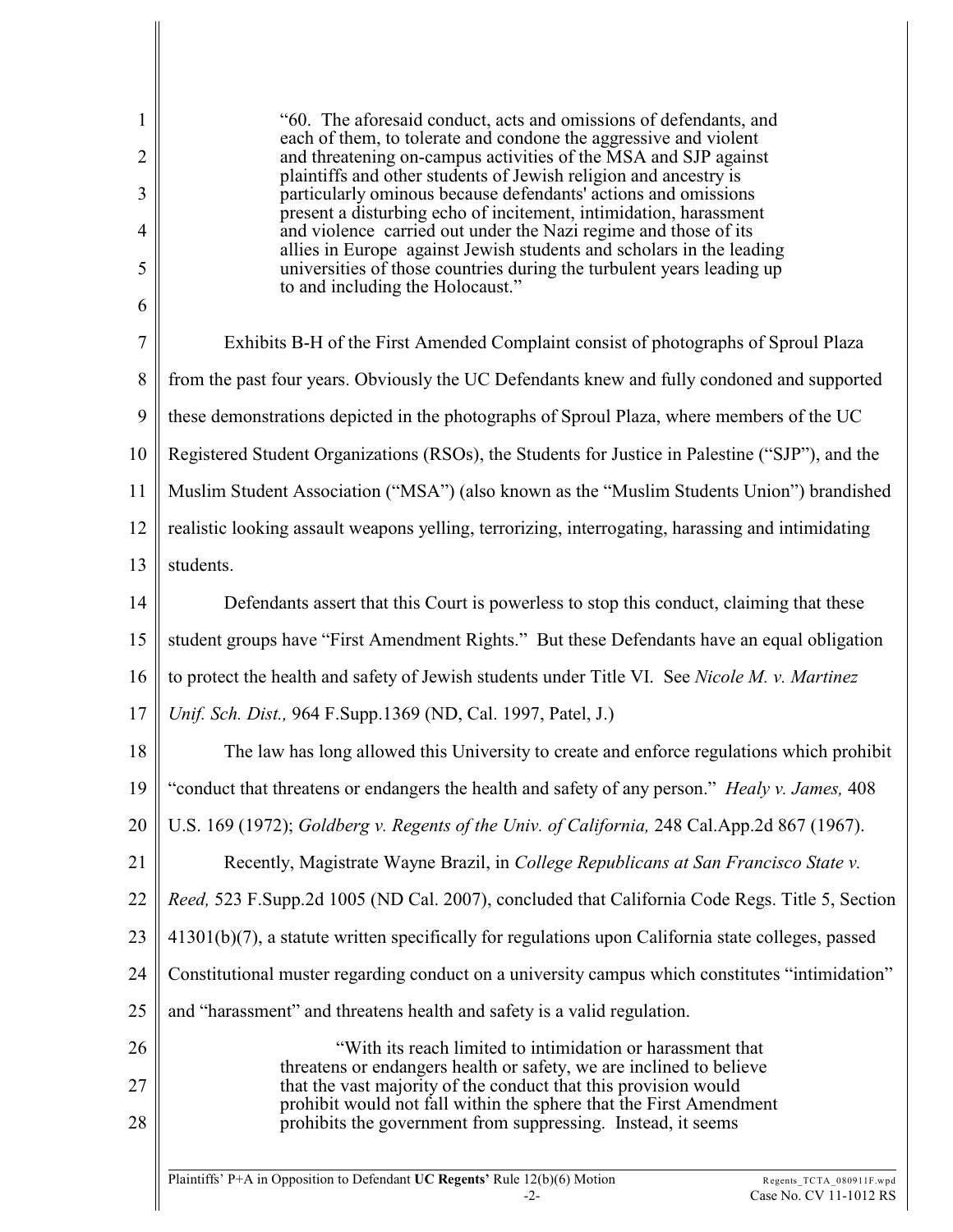| $\mathbf{1}$   | likely that most of the conduct that this regulation prohibits either                                                              |
|----------------|------------------------------------------------------------------------------------------------------------------------------------|
| $\overline{2}$ | would have no expressive component or that any such component<br>would be so overshadowed by the risk that the conduct would       |
| 3              | cause serious harm that First Amendment concerns would have to<br>give way. It is difficult to imagine a substantial sphere of     |
| 4              | expressive conduct that reasonable people would conclude both (1)<br>constituted "intimidation" or "harassment" and (2) threatened |
| 5              | health or safety but that nonetheless deserved protection under the<br>Constitution." [Emphasis in original.]                      |
| 6              | College Republicans at San Francisco State v. Reed, supra, at 1023.                                                                |
| 7              | These cases confirm that issues of the promulgation and application of public university                                           |
| 8              | rules limiting student free speech activities have for years been the business of the federal court                                |
| 9              | system. Federal question jurisdiction over such issues is beyond dispute. See, also, Rosenberger                                   |
| 10             | v. Rector and Visitors of Univ. of Va., 515 U.S. 819 (1995); Widmar v. Vincent, 454 U.S. 263                                       |
| 11             | (1981); and <i>Healy v. James</i> , 408 U.S. 169 (1972). (SDS)                                                                     |
| 12             | Here, in their First Amended Complaint, Plaintiffs allege that Defendants have authorized                                          |
| 13             | and funded the Students for Justice in Palestine, and the Muslim Student Association (also                                         |
| 14             | known as the "Muslim Students Union"), which for years have and continue to intimidate,                                            |
| 15             | harass, threaten and endanger the health and safety of Jewish students at the University of                                        |
| 16             | California ("UC"). (FAC ¶ 11-12, 24, 33)                                                                                           |
| 17             | The MSA, which in connection with the SJP, put on the annual "Apartheid Week" Sproul                                               |
| 18             | Plaza checkpoint, is an organization founded by the Muslim Brotherhood. Prerequisite of                                            |
| 19             | membership into the Muslim Brotherhood is membership in the MSA. (While the Muslim                                                 |
| 20             | Brotherhood itself is not on the U.S. Department of State's Foreign Terrorist Organizations list,                                  |
| 21             | Hamas is. Hamas indicates in its charter that it is a branch of the Muslim Brotherhood.) The                                       |
| 22             | New York City Police Department has indicated that the MSA is a spawning ground of domestic                                        |
| 23             | violence and terror activities. (See Declaration of Ronald Sandee served and filed herewith.)                                      |
| 24             | "[I] nvestigators have revealed how terrorist groups systematically                                                                |
| 25             | conceal their activities behind charitable, social, and political<br>fronts."                                                      |
| 26             | [M. Levitt, Hamas: Politics, Charity, and Terrorism in the Service of Jihad, 2-3 (2006) (Yale                                      |
| 27             | University Press), quoted by Chief Justice Roberts in <i>Holder v. Humanitarian Law Project</i>                                    |
| 28             | $(2010)$ 561 U.S. ____ at _____; 130 S.Ct. 2705 at 2725.]                                                                          |
|                |                                                                                                                                    |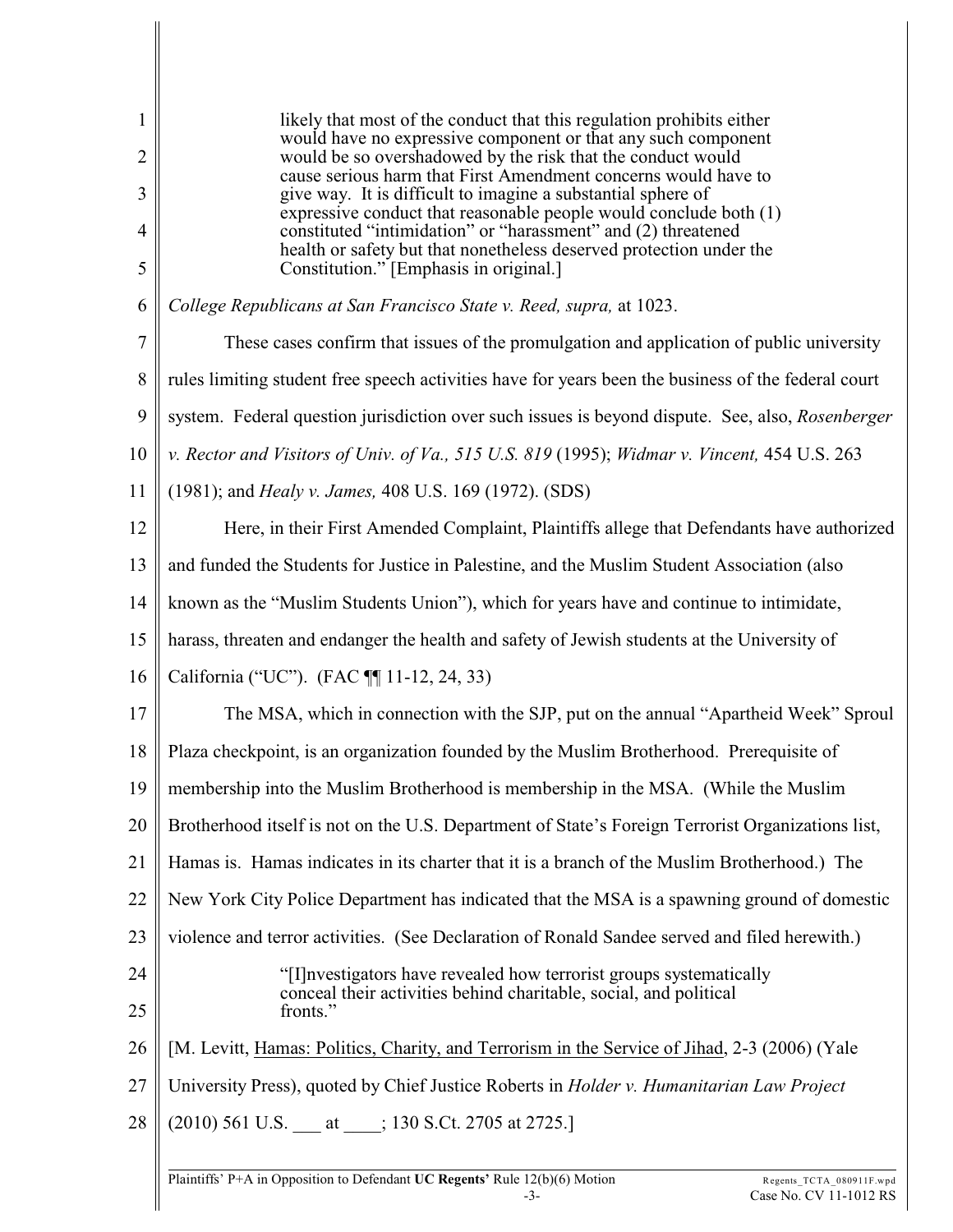| $\mathbf{1}$   | In Tinker v. Des Moines Independent Community School District, 393 U.S. 503 (1969),                                  |
|----------------|----------------------------------------------------------------------------------------------------------------------|
| $\overline{2}$ | the Supreme Court held that public schools can prohibit free speech if it "would substantially                       |
| 3              | disrupt or interfere with the work of the school or the rights of other students." See also, Saxe v.                 |
| $\overline{4}$ | State College Area School District (3rd Cir. 2001) 240 F.3d 200, at 211; College Republicans at                      |
| 5              | SF State University v. Reed, supra, 523 F.Supp.2d 1005, 1023; Healy v. James, supra.                                 |
| 6              | Whether or not the Regents and named administrators sued herein have met these                                       |
| 7              | guidelines are legal issues raised in the Declaratory Relief, Title VI and Unruh claims for relief in                |
| 8              | the First Amended Complaint. University of California Regents v. Bakke (1978) 438 U.S. 265                           |
| 9              | (1978); Title VI, 42 U.S.C. §2000d, et. seq.; Nicole M. v. Martinez Unif. Sch. Dist., 964                            |
| 10             | F.Supp.1369 (ND, Cal.1997, Patel, J.). These cases affirm federal question jurisdiction by an                        |
| 11             | injured aggrieved student subjected to patterns of racial, religious or other unlawful harassment                    |
| 12             | or discrimination under the cited federal civil rights statutes, including Title VI, 42 U.S.C. §1983,                |
| 13             | and the California Unruh Act under the doctrine of pendant jurisdiction. Id.                                         |
| 14             | In their brief the Defendants contend that the Plaintiffs' remedies lie not under federal but                        |
| 15             | under state law and that they should have brought their cases not here but in the State Courts.                      |
| 16             | However, the cases cited above and elsewhere in this brief confirm that the issues in this                           |
| 17             | case are properly before this Court, and that the Defendants' Rule 12(b)(6) Motions should be                        |
| 18             | denied.                                                                                                              |
| 19             | THIS COURT CAN FOLLOW SETTLED FEDERAL RULES FOR<br>П.<br><b>JUDICIAL OVERSIGHT OF ON CAMPUS VIOLENCE AND HOSTILE</b> |
| 20             | <b>ENVIRONMENT HARASSMENT COMMITTED FOR YEARS BY UC</b><br>AND ASUC REGISTERED AND SUBSIDIZED STUDENT                |
| 21             | <b>ORGANIZATIONS WHICH INTERFERE WITH THE RIGHTS OF</b><br><b>JEWISH STUDENTS, WHICH SUBSTANTIALLY DISRUPT</b>       |
| 22             | UNIVERSITY OPERATIONS, AND INTRUDE UPON THE PROGRAMS<br>OF THE UNIVERSITY AND THE RIGHTS OF OTHER STUDENTS           |
| 23             |                                                                                                                      |
| 24             | The applicable law of this case is cogently and accurately reviewed and restated by                                  |
| 25             | Justice Alito in Saxe v. State College Area School District (3rd Cir. 2001) 240 F.3d 200. See                        |
| 26             | also, LaVine v. Blaine School District ( $9th$ Cir. 2001) 257 F.3d 981. Under the guidelines stated                  |
| 27             | there, it is clear that the Plaintiffs here have stated valid federal claims for relief under Title VI               |
| 28             | and the Defendants' Rule $12(b)(6)$ Motions should be denied.                                                        |
|                |                                                                                                                      |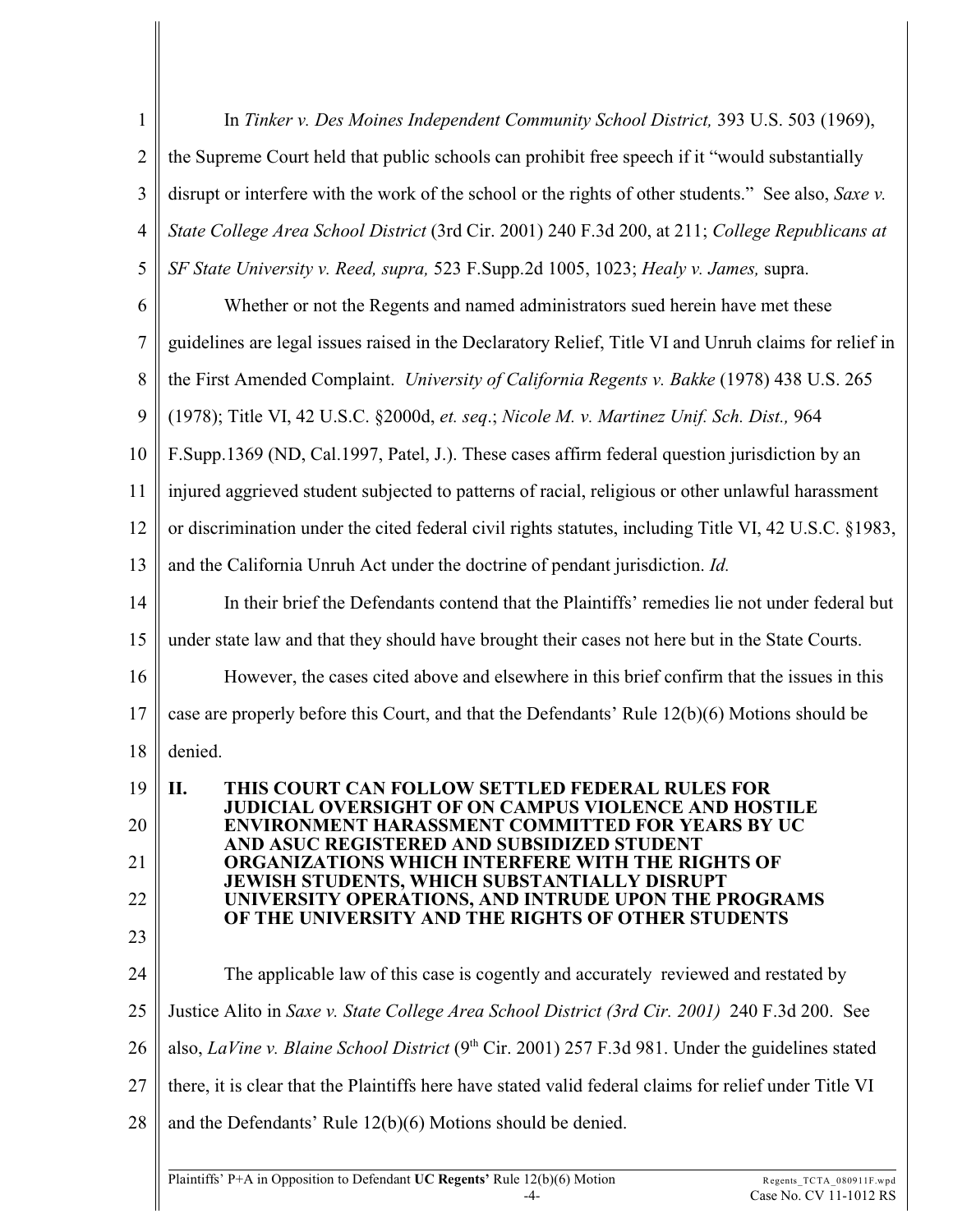1 2

3

## **A. THE COMPLAINED OF SPEECH AND CONDUCT HERE IS NOT PURE INDEPENDENT STUDENT SPEECH BUT RATHER IS CONDUCT AND HATE SPEECH REASONABLY PERCEIVED TO BEAR THE IMPRIMATUR OF THE DEFENDANTS THEMSELVES**

4 5 6 7 8 9 10 11 Justice (then Circuit Judge) Alito quoted the Supreme Court stating that such schoolsponsored speech includes "school-sponsored publications, theatrical productions, and other expressive activities that students, parents and members of the public might reasonably perceive to bear the imprimatur of the school." *Saxe v. State College Area School District, supra,* 240 F.3d 200, 213-214, quoting *Hazelwood Sch. Dist. v. Kuhlmeier,* 484 U.S. 260, 270-271 (1988) The complained of conduct here, the agitprop pseudo "Israeli" checkpoint reenactments, blockages, and religious and racial interrogations conducted in Sproul Plaza annually for the past four years, and documented by the photos attached to the First Amended Complaint, fall in that

12 category.

13 14 15 16 First, the sponsoring organizations conducting those activities are not non-campus independent student groups, but instead "registered student organizations" (RSOs) licensed and supported financially by mandatory UC imposed fees on registered students. See ASUC Request for Judicial Notice, Doc.25, Exhibits A-F.

17 18 Second, the specific Apartheid Week checkpoint actions are permitted and licensed by Defendant UC officials, including UC campus police and the ASUC.

19 20 21 22 23 24 25 26 27 These RSOs are expressly and implicitly authorized by the Defendants not just to conduct their disruptive "checkpoint" demonstrations for the past four or five years, but also to display realistic looking assault weapons—"imitation firearms"—as part of the event. Under California Penal Code §12556(a): "No person may openly display or expose any imitation firearm . . . in a public place." However their use by these RSOs has been expressly allowed and funded by Defendants for the past four years, presumably under exceptions  $(d)(3)$  or  $(d)(9)$  of  $\S 12556$ : " $(d)(3)$  Used in a theatrical production  $\dots$ " "(d)(9) Used for public displays authorized by public or private

- schools . . ." (Emphasis added.)
- 28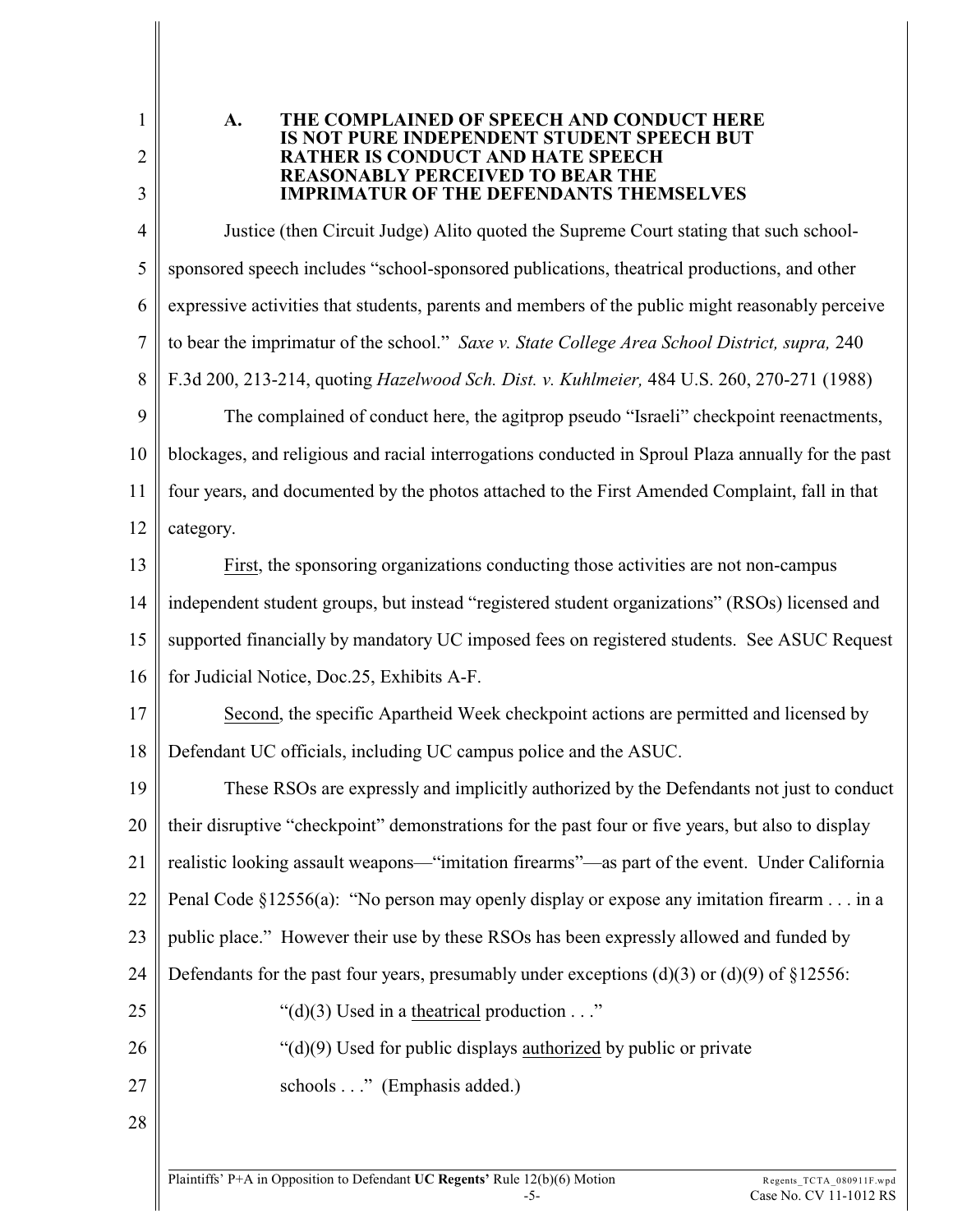1 2 3 4 5 Any argument that Defendants have no actual notice of the intimidating display of imitation assault weapons at the Sproul Plaza checkpoints is contradicted by the actual event photographs which show the presence of campus police talking to imitation-weapon-wielding student activists during the several events in question. There is also a photograph of a Palestinian flag flying from the Sproul Plaza flagpole during one of the Apartheid Week demonstrations.

6 7 8 9 10 11 12 13 14 Defendants Yudof, Poullard and Birgeneau have for years been directly notified about the excessive and violent Sproul Plaza and on-campus actions of the SJP and the MSA, but have done nothing to stop them. Defendants admit multiple campus police responses in their Brief. In addition, Campus Police and University counsel were involved in response to the 2001 beating of Professor Mel Gordon (see Declaration of Mel Gordon served and filed herewith). Defendants also received a letter from a leading Jewish civil rights group in 2008, which expressly detailed the same violent SJP and MSA conduct complained of here. (Zionist Organization of America to Chancellor Robert Birgeneau letter dated 12/30/08 attached as Exhibit 10 to the Siegal Declaration.)

15 16 17 18 19 20 21 The Defendants must therefore accept responsibility for authorizing the display of these weapons. Whether as a "theatrical production" conducted on University premises, under  $\S 12556(d)(3)$  or under (d)(9), the display of the imitation assault weapons must be presumed to be "authorized" by Defendants. Therefore this Court must find that the annual Sproul Plaza "checkpoint" activities complained of in the First Amended Complaint are activities which students and members of the public "reasonably perceive to bear the imprimatur of the school." *Hazelwood School District v. Kuhlmeier, supra,* 484 U.S. at 271.

22 23  $24$ The failure to control and ban such activities is clearly subject to federal court review under Title VI. See, *Hazelwood Sch. Dist. v. Kuhlmeier, supra,* 484 U.S. 260 (1988); and *Bethel School District v. Fraser,* 478 U.S. 675 (1986).

25 ///

26 ///

- 27 ///
- 28 ///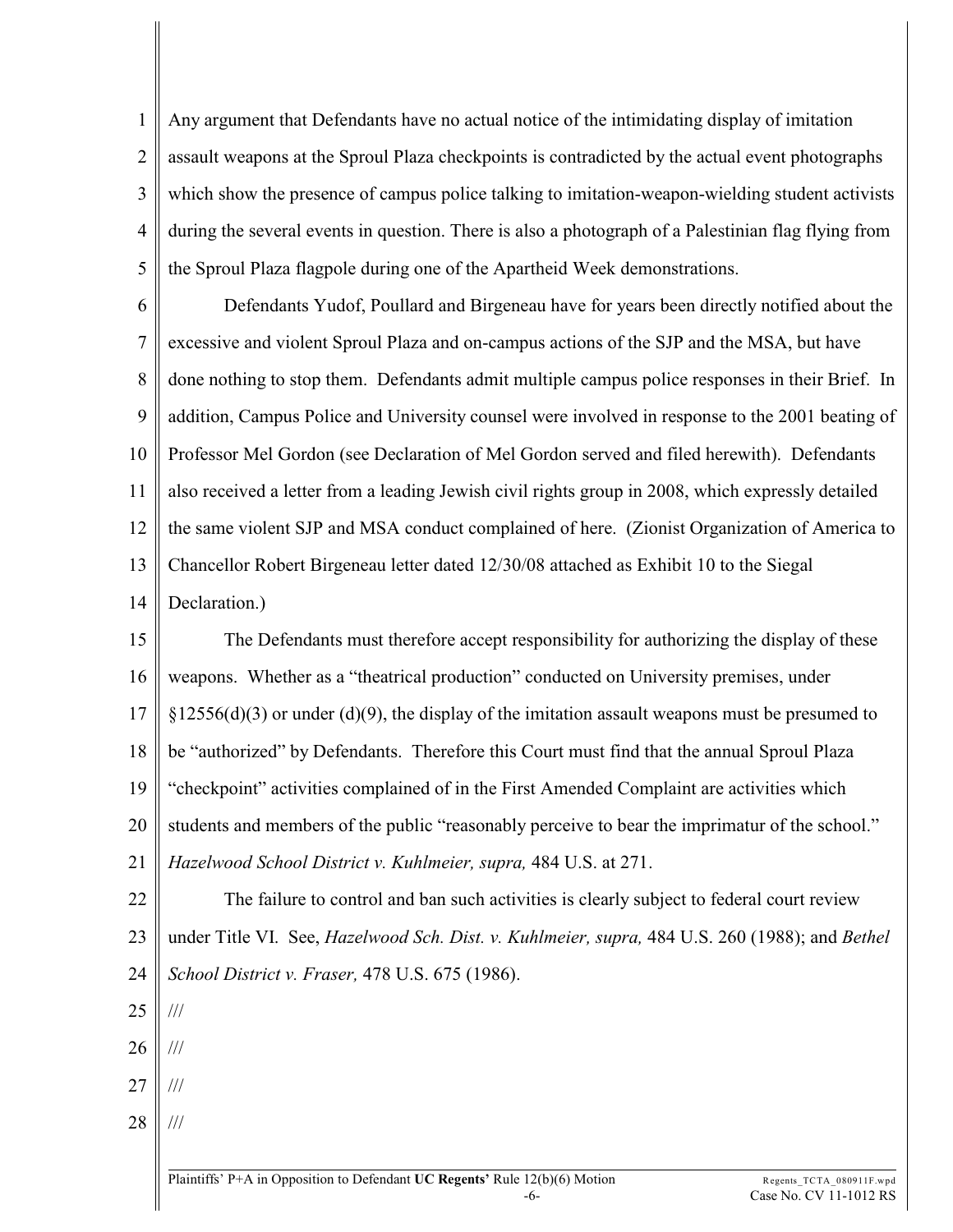| $\mathbf{1}$   | <b>B.</b><br>THE COMPLAINED OF SPEECH AND CONDUCT EVEN<br>IF HELD TO BE PURELY STUDENT SPEECH CAN STILL                      |
|----------------|------------------------------------------------------------------------------------------------------------------------------|
| $\overline{2}$ | <b>BE HELD AS THE BASIS OF A TITLE VI PRIVATE</b><br>RIGHT OF ACTION AGAINST THE DEFENDANTS                                  |
| 3              | <b>BECAUSE IT ENDANGERED THE SAFETY OF OTHER</b><br>STUDENTS, INTERFERED WITH THE RIGHTS OF                                  |
| 4<br>5         | OTHER STUDENTS, SUBSTANTIALLY DISRUPTED<br>UNIVERSITY OPERATIONS, AND INTRUDED UPON THE<br><b>PROGRAMS OF THE UNIVERSITY</b> |
| 6              | These guidelines for permissible regulated student speech and conduct are discussed and                                      |
| $\tau$         | set forth by Justice Alito in the Saxe opinion. See also, Nicole M. v. Martinez Unif. Sch. Dist.,                            |
| 8              | supra, 964 F.Supp.1369; and College Republicans at SF State University v. Charles B. Reed (ND                                |
| 9              | Cal. 2007, W. Brazil, USMJ) 523 F.Supp.2d 1005.                                                                              |
| 10             | Under these guidelines, it is clear that the conduct of the RSOs during recent Apartheid                                     |
| 11             | Week at the Sproul Plaza checkpoints is speech and conduct which the Defendants failed to                                    |
| 12             | control, and which clearly constituted actionable "hostile environment" harassment.                                          |
| 13             | The clearest examples are the repeated incidences of interrogation of students as to their                                   |
| 14             | religion, race and national origin ("Are you Jewish") by RSO student activists brandishing                                   |
| 15             | "imitation" but realistic looking assault weapons. (See photos attached to FAC; see also the                                 |
| 16             | Declarations of Jessica Felber and Brian Maissy served and filed herewith.) This conduct                                     |
| 17             | exceeds by orders of magnitude the level of objectionable anti-Semitic harassment cited as a                                 |
| 18             | threshold example by the Office of Civil Rights-United States Department of Education in its                                 |
| 19             | "Dear Colleague" letter dated 10/26/2010 cited in the UC Brief (attached as Exhibit 1 to Siegal                              |
| 20             | Declaration).                                                                                                                |
| 21             | Moreover, Felber herself was actually assaulted by one of the student activists, was spit                                    |
| 22             | on, and another student was seen entangled in passageway tape/barbed wires used in the                                       |
| 23             | demonstration.                                                                                                               |
| 24             | Other serious UC-tolerated events by these same RSOs on the UC Berkeley campus and                                           |
| 25             | other UC campuses alleged in the First Amended Complaint, included:                                                          |
| 26             | On or about April 24, 2001, thirty-two members of SJP obstructed access to Wheeler Hall                                      |
| 27             | on the UC Berkeley Campus during a six hour siege. The students chained closed nine of                                       |
| 28             | the twelve doors to the building in violation of fire codes. (FAC ¶28)                                                       |
|                |                                                                                                                              |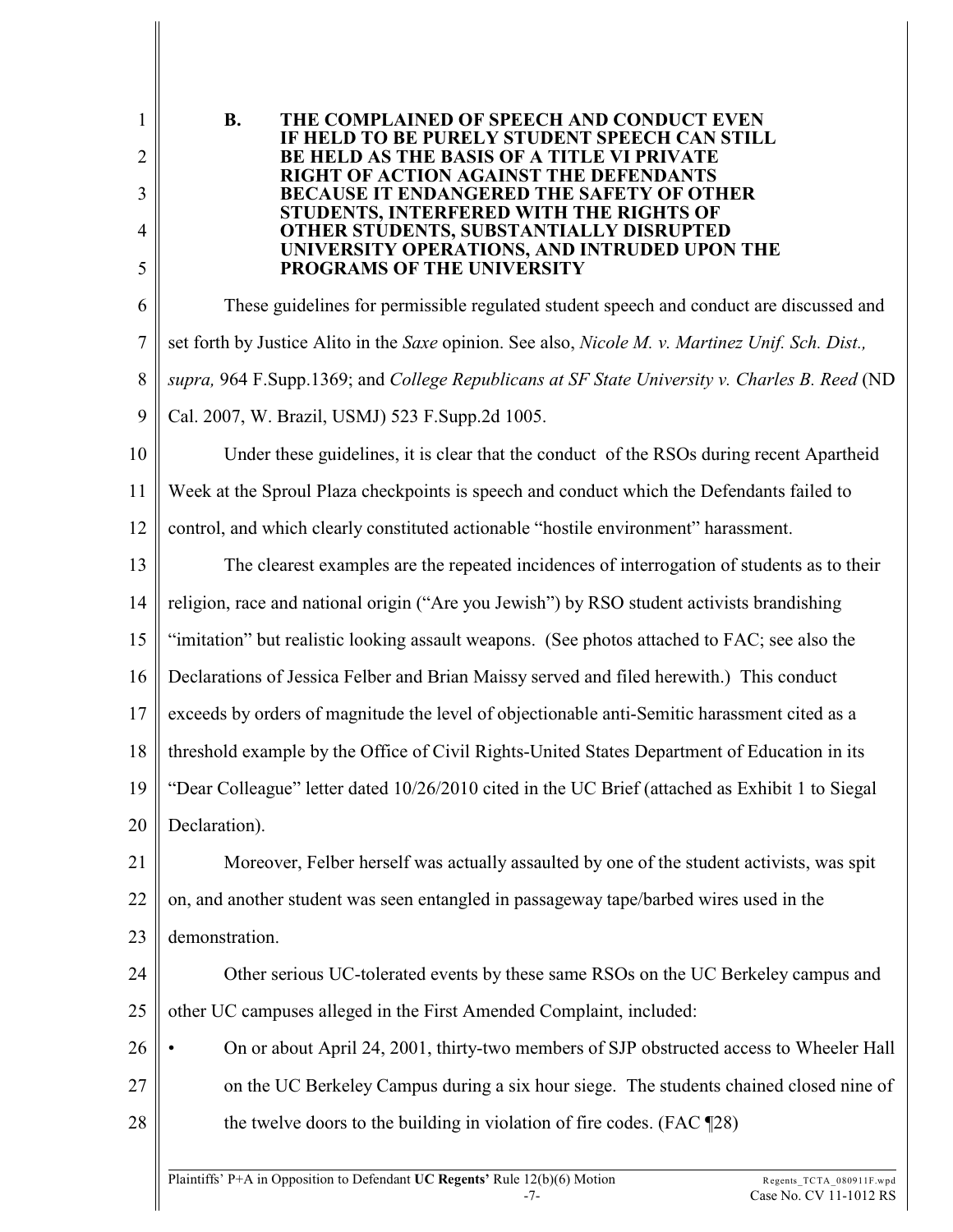| 1              | Later that year, during another obstructive MSA/SJP demonstration, Berkeley Professor      |
|----------------|--------------------------------------------------------------------------------------------|
| $\overline{2}$ | of Theater, Mel Gordon, was savagely beaten by a member of the SJP. That violent           |
| 3              | demonstration outside of Wheeler Hall where Professor Gordon was assaulted was filmed      |
| $\overline{4}$ | by the University of California Police. They advised Professor Gordon that they were       |
| 5              | reporting the incident to University officials. (See Declaration of Mel Gordon.)           |
| 6              | Professor Gordon, who has taught theater at the University of California, Berkeley, for    |
| 7              | over twenty years, states in his declaration that the Apartheid Week checkpoints from      |
| 8              | 2007-2011 with students brandishing realistic looking assault rifles and yelling at        |
| 9              | students, and demanding to know "Are you Jewish?" is "terrifying and intimidating"         |
| 10             | especially in light of such events such as Columbine and the University of Virginia        |
| 11             | shootings.                                                                                 |
| 12             | In January 2011, SJP and MSA protestors were so disruptive at a speech given by the        |
| 13             | Israeli Ambassador Michael Oren, that the District Attorney of Orange County has           |
| 14             | brought conspiracy indictments against eleven students. (FAC ¶29; also see, Siegal         |
| 15             | Declaration, Exhibit 7 thereto contains a certified copy of the indictments brought by the |
| 16             | Orange County District Attorney.) Overt Act 7 of that indictment alleges that one of the   |
| 17             | eleven defendants told the others that their planned disruption "of the Israeli            |
| 18             | Ambassador's speech was to be portrayed as done by individuals not the Muslim Students     |
| 19             | Union in order to 'put up an obstacle' against the UCI administration in case it was to    |
| 20             | 'come after MSU' after." Id.                                                               |
| 21             | The MSA has supported the Holy Land Foundation, five of whose leaders were convicted       |
| 22             | in 2008 on 108 separate charges (e.g., 18 USC §2339(b) and 50 USC §§ 1701-1706), that      |
| 23             | they funneled more than twelve million dollars to Hamas, a USA-listed terrorist group.     |
| 24             | (FAC ¶35; see Exhibit 11 to Siegal Declaration.) (See also, U.S. v. Holy Land Foundation   |
| 25             | (5 <sup>th</sup> Cir. 2010) 624 F.3d 685; see Declaration of Ronald Sandee.)               |
| 26             | November 2008, members of the SJP and MSA lead by Zakaria disrupted a concert put          |
| 27             | on by Jewish students at the UC Berkeley Campus. (FAC ¶41)                                 |
| 28             |                                                                                            |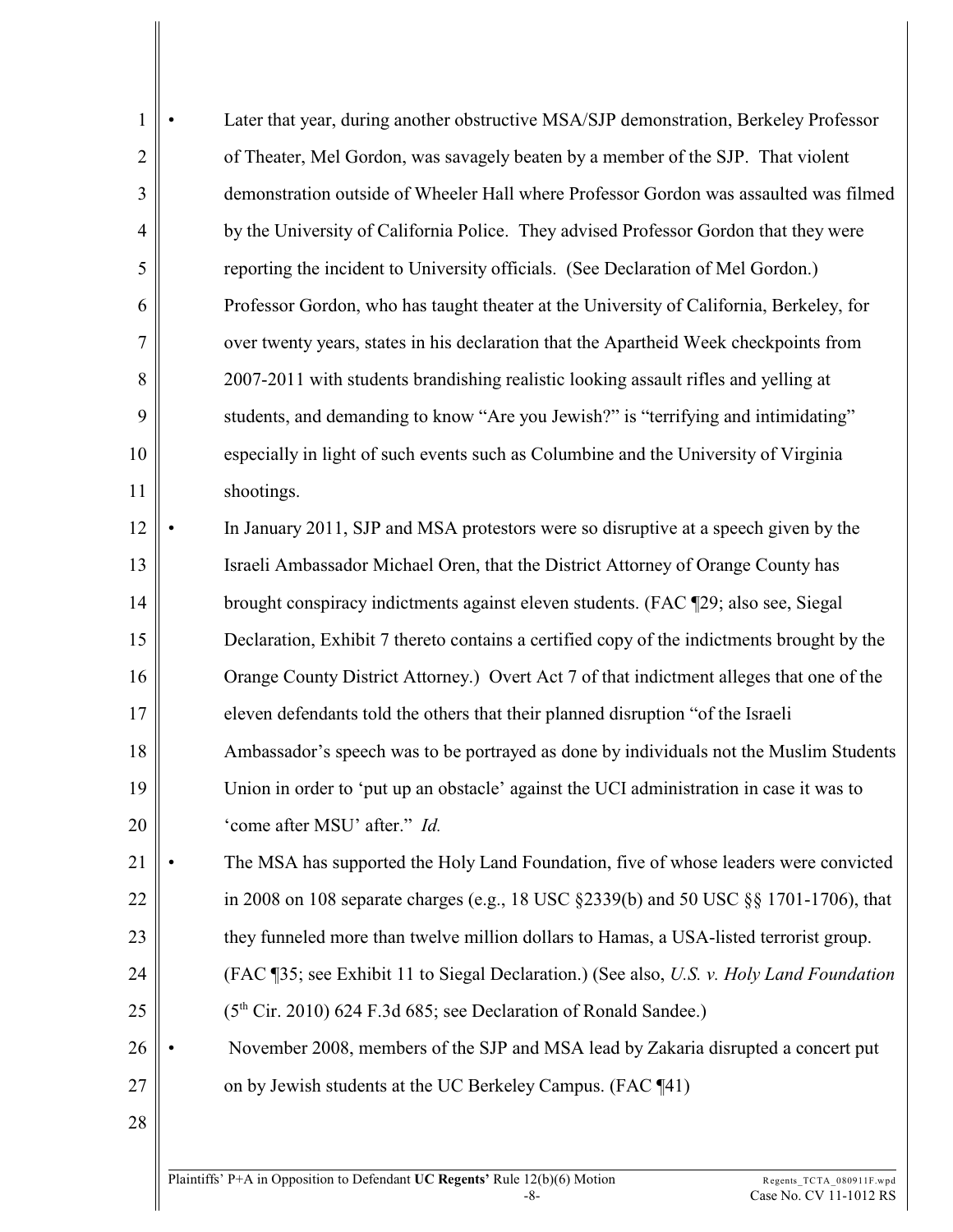| $\mathbf{1}$   | February 24, 1995, at the UC Berkeley Campus the MSA conducted a rally in support of       |
|----------------|--------------------------------------------------------------------------------------------|
| $\overline{2}$ | Hamas, a group on the U.S. Department of State's Foreign Terrorist Organizations list.     |
| 3              | $(FAC \P42)$                                                                               |
| $\overline{4}$ | December 2001, a member of Chabad, a Jewish religious group on the UC Berkeley             |
| 5              | Campus was assaulted near the Chabad House. (FAC ¶44)                                      |
| 6              | During Spring break 2002, the window at Hillel House at Berkeley was smashed and           |
| 7              | graffiti stating "fuck the Jews" was painted on the Building. (FAC ¶44)                    |
| $8\,$          | April 15, 2002 (and continuing), Al-Talib the MSA/SJP news magazine at UCLA, and Al        |
| 9              | Kalima, the Muslim news magazine at UC Irvine lauds and promotes both Hamas and            |
| 10             | Hezbollah as legitimate and noteworthy resistance movements, the magazine is also          |
| 11             | distributed at UC San Diego. (FAC ¶46)                                                     |
| 12             | On March 3, 2008, the SJP sponsored a "die in" on Sproul Plaza. Approximately 30-40        |
| 13             | SJP students obstructed foot traffic and blocked the walkways. SJP activist held signs     |
| 14             | accusing Israel of starting another Holocaust and equating Israel with Nazis. Jewish       |
| 15             | students held counter signs, yet those signs were ripped from their hands. (FAC ¶48)       |
| 16             | Jewish students complained to Dean Poullard at an ASUC meeting, in or about March          |
| 17             | 2008, about SJP's tactics and how the UC Police or faculty did not stop the SJP terrorism  |
| 18             | of Jewish students, and how unsafe they as Jewish students felt on their own campus.       |
| 19             | (FAC ¶50) Plaintiff Maissy also has complained to Dean Pollard, also to no avail.          |
| 20             | (Declaration of Brian Maissy).                                                             |
| 21             | Following numerous complaints, the Office of Civil Rights-United States Department of      |
| 22             | Education has commenced official investigations of these anti-Semitic campaigns at the     |
| 23             | University of California Santa Cruz and Irvine campuses [Title VI complaints, Exhibits 2-5 |
| 24             | Siegal Declaration].                                                                       |
| 25             | $\frac{1}{1}$                                                                              |
| 26             | $/\!/ \!/$                                                                                 |
| 27             | $/\!/ \!/$                                                                                 |
| 28             | $/\!/ \!/$                                                                                 |
|                |                                                                                            |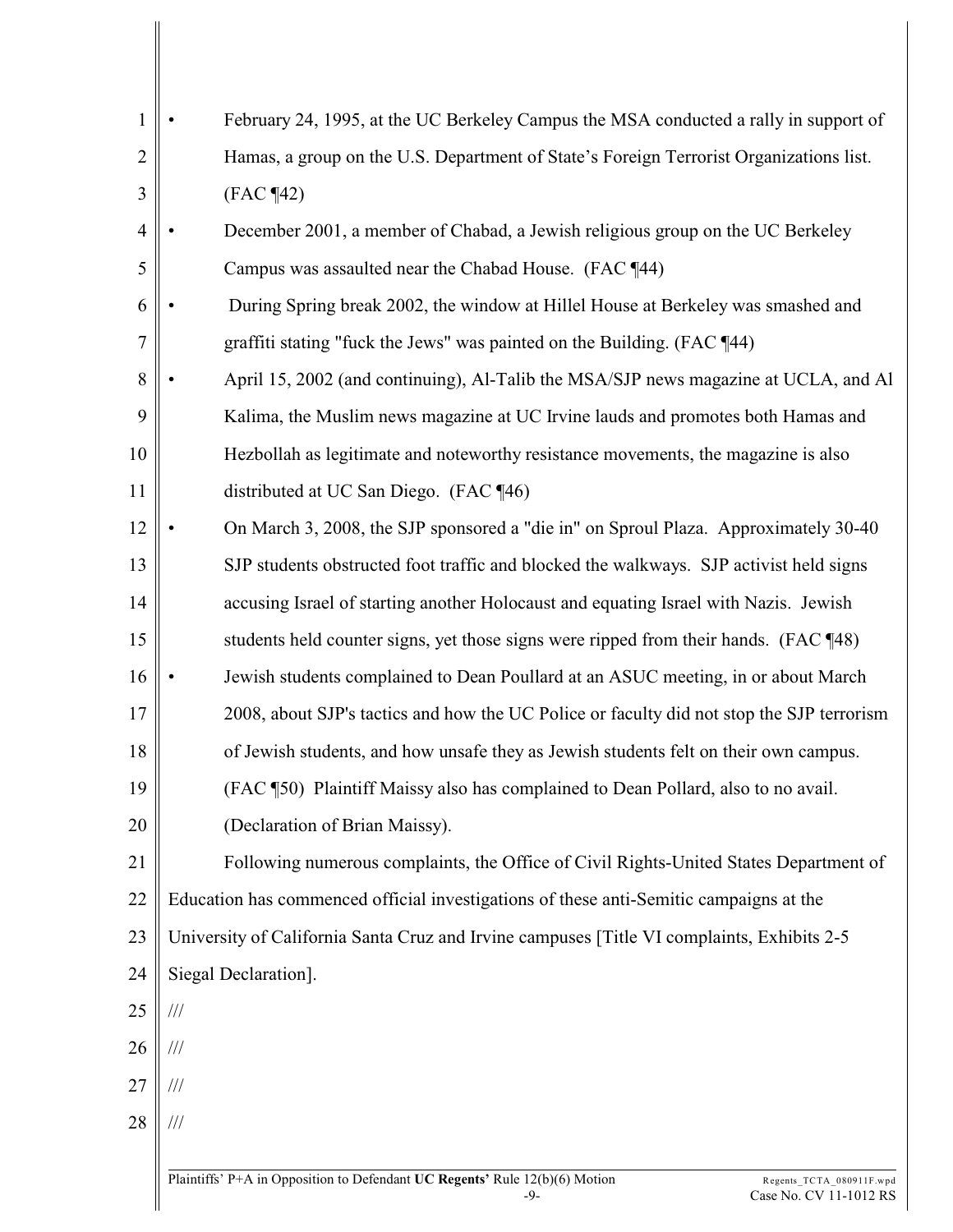| $\mathbf{1}$<br>$\overline{2}$ | III.<br>THE UC REGENTS AND OFFICIALS ATTACK ON THE<br>PLAINTIFFS' CLAIMS FOR RELIEF ARE WITHOUT MERIT<br>AND SHOULD BE OVERRULED            |  |  |  |  |
|--------------------------------|---------------------------------------------------------------------------------------------------------------------------------------------|--|--|--|--|
| 3                              | The 27 pages of attacks on the legal bases of Plaintiffs' pleaded seven claims for relief are                                               |  |  |  |  |
| 4                              | without merit.                                                                                                                              |  |  |  |  |
| 5                              | THE ELEVENTH AMENDMENT DOES NOT PROVIDE<br>A.<br>THE REGENTS ABSOLUTE IMMUNITY IN THIS CASE,                                                |  |  |  |  |
| 6                              | AND CERTAINLY NOT FROM THE PLAINTIFFS'<br><b>TITLE VI CLAIMS</b>                                                                            |  |  |  |  |
| 7                              |                                                                                                                                             |  |  |  |  |
| 8                              | At least three reported federal cases not cited by the Regents confirm that the University's                                                |  |  |  |  |
| 9                              | 11th Amendment Immunity is not absolute.                                                                                                    |  |  |  |  |
| 10                             | Two of these cases are cited with approval by the U.S. Supreme Court in Regents of the                                                      |  |  |  |  |
| 11                             | Univ. of Cal. v. Doe, 519 U.S. 425, 427 fn.2 (1997). These cases in which the Regents' 11th                                                 |  |  |  |  |
| 12                             | Amendment Defense was denied were: Genetech, Inc. v. Eli Lilly & Co., 998 F.2d 931, 940-941                                                 |  |  |  |  |
| 13                             | (9th Cir. 1993), and <i>In re Holoholo</i> , 512 F.Supp. 889 (D.Ha. 1981).                                                                  |  |  |  |  |
| 14                             | With regard to Plaintiffs' Title VI claims, the Regents have no sovereign immunity                                                          |  |  |  |  |
| 15                             | defense since Congress abrogated the States' sovereign immunity for violations of Title VI that                                             |  |  |  |  |
| 16                             | occur after October 21, 1986. 42 U.S.C. §2000d-7(b). Emma C. v. Eastin (ND Ca. 1987) 985                                                    |  |  |  |  |
| 17                             | F.Supp.940; Lovell v. Chandler (9th Cir. 2002) 303 F.3d 1039.                                                                               |  |  |  |  |
| 18                             | Title VI of the landmark 1964 Civil Rights Act on which this action is grounded                                                             |  |  |  |  |
| 19                             | provides:                                                                                                                                   |  |  |  |  |
| 20                             | "No person in the United States shall on the ground of race, color                                                                          |  |  |  |  |
| 21                             | or national origin, be excluded from participation in, be denied the<br>benefits of, or be subjected to discrimination under any program or |  |  |  |  |
| 22                             | activity receiving Federal financial assistance." 42 U.S.C. §2000d.                                                                         |  |  |  |  |
| 23                             | 42 U.S.C. §2000d-4a provides that the Regents/UC are clearly bound by §2000d:                                                               |  |  |  |  |
| 24                             | "The term 'program or activity' and the term 'program' mean all of<br>the operations of -                                                   |  |  |  |  |
| 25                             | $\ast$<br>-∗                                                                                                                                |  |  |  |  |
| 26                             | " $(2)(A)$ a college, university or other post secondary institution or a<br>public system of higher education;"                            |  |  |  |  |
| 27                             | Paragraph 4 of the First Amended Complaint alleges that the Regents/UC are "the                                                             |  |  |  |  |
| 28                             | recipient of federal funds." and that allegation is not denied by the Regents/UC in its Motion.                                             |  |  |  |  |
|                                |                                                                                                                                             |  |  |  |  |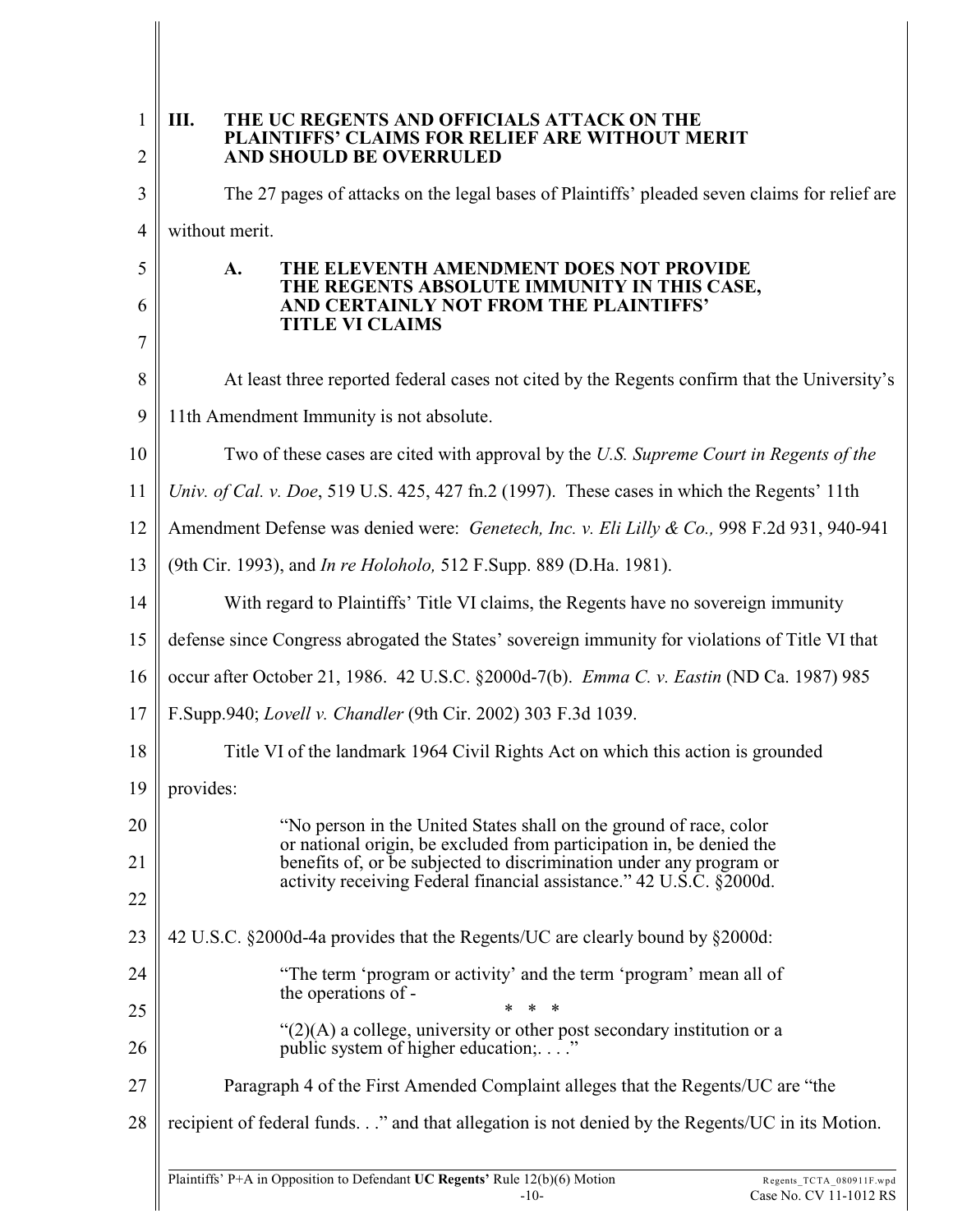| $\mathbf{1}$   | The plain language of §2000d applies to federal program participants wherever enrolled            |
|----------------|---------------------------------------------------------------------------------------------------|
|                |                                                                                                   |
| $\mathbf{2}$   | the same guaranty of equal protection of the law set forth in the 14th Amendment. In 1986 the     |
| 3              | Supreme Court held apart from Title VI, that a State could not hide behind the shield of the 11th |
| $\overline{4}$ | Amendment from federal court oversight over a racially biased administration of state education   |
| 5              | programs federally funded and endowed by a federal land grant program going back to the           |
| 6              | earliest days of the United States. Papasan v. Allain, 478 U.S. 265 (1986). This ruling was       |
| $\tau$         | based on the equal protection guaranty of the 14th Amendment. Id. See also, Clark v. State of     |
| 8              | California (9th Cir. 1997) 123 F.3d 1267, cert.den. 524 U.S. 937.                                 |
| 9              | These cases confirm that the Regents/UC can be questioned in this federal forum as to             |
| 10             | whether their programs, allowing violent and threatening anti-Jewish conduct by certain students, |
| 11             | and their RSOs, giving them free reign on UC campuses, runs afoul of applicable federal and       |
| 12             | state law.                                                                                        |
| 13             | <b>B.</b><br>THE ALLEGED CONDUCT BY THE REGENTS/UC                                                |
| 14             | DEFENDANTS CONSISTS OF INTENTIONAL ACTS OF<br>DISCRIMINATION SUFFICIENT TO SUPPORT THE            |
| 15             | PLAINTIFFS' LEGAL CLAIMS                                                                          |
| 16             | Counsel for the UC Defendants, Yudof, Birgeneau, Poullard, and the Regents, wrongly               |
| 17             | contends that these Defendants had no personal participation in the alleged discriminatory        |
| 18             | conduct, and/or that their actions and omissions were merely negligent and not actionable in this |
| 19             | case.                                                                                             |
| 20             | These Defendants also assert that they had no prior knowledge of the alleged                      |
| 21             | discriminatory conduct and that in any case the response of UC campus police to specific          |
| 22             | incidents as they occurred is a sufficient excuse and defense under Title VI and other applicable |
| 23             | law.                                                                                              |
| 24             | It is clear, first of all, that a defense of ignorance of the many years of anti-Jewish           |
| 25             | violence, harassment and hostile environment cannot be sustained. The alleged history of these    |
| 26             | events on the Berkeley, Irvine, and Santa Cruz campuses confirm that the Regents and              |
| 27             | administrators Yudof, Birgeneau and Poullard all had actual and recurring specific notice of the  |
| 28             | repeated misbehavior by the MSA and SJP. Defendants' admission that UC Police responded to        |
|                |                                                                                                   |
|                |                                                                                                   |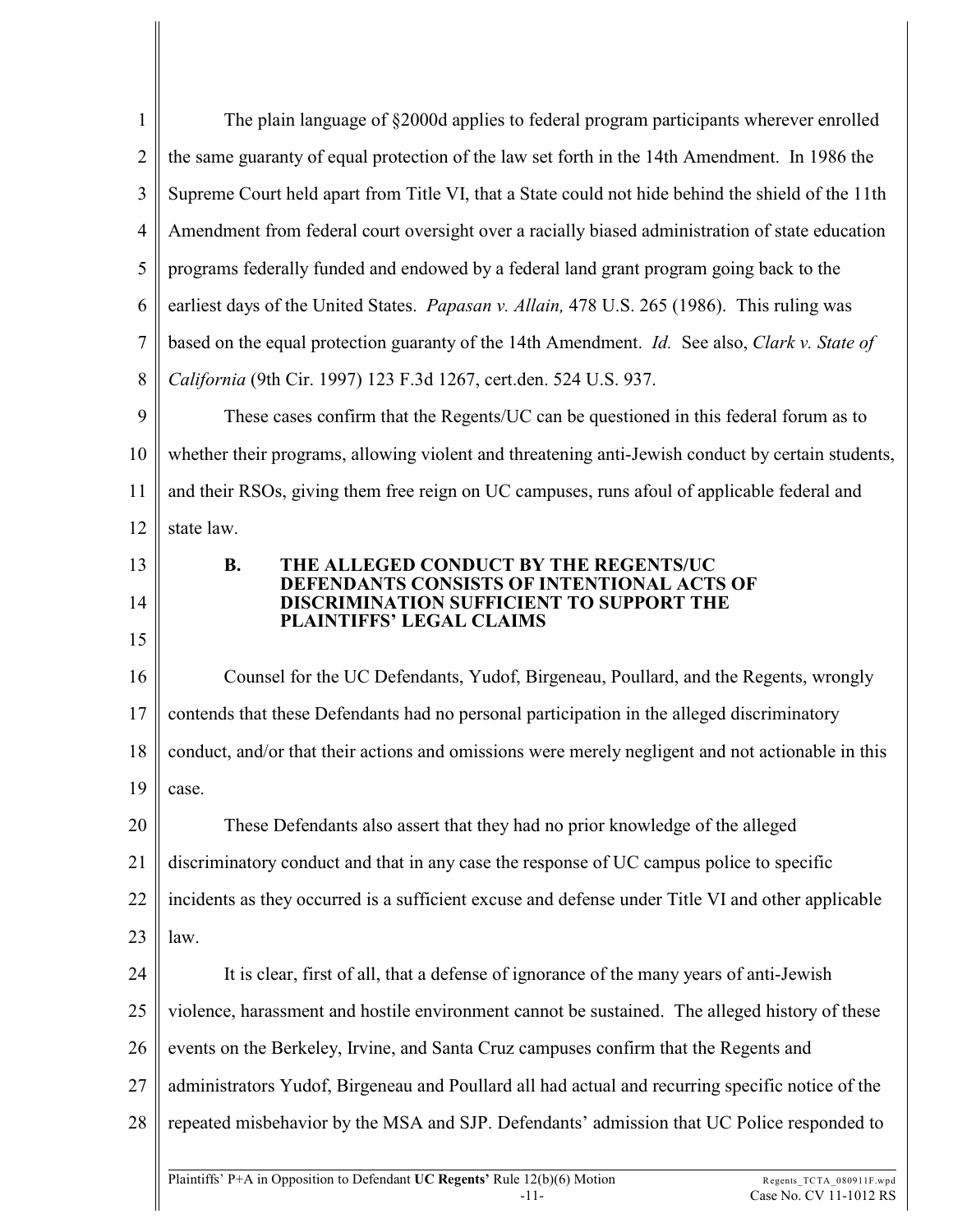1 2 3 4 5 many of these incidents only confirms their actual notice of these events. Moreover, prior to commencement of this action, Plaintiff Maissy exchanged detailed e-mail communications with Defendant Poullard endeavoring to induce a suitable and adequate response to the present crisis. Poullard's cavalier answers are set forth in the Declaration of Brian Maissy. His attitude is an actionable "deliberate indifference."

6 7 8 9 10 Defendants Yudof and Birgeneau also were sent a detailed letter from a leading Jewish civil rights organization, the Zionist Organization of America (ZOA) on December 30, 2008 detailing the same SJP/MSA misconduct as complained of here. (Zionist Organization of America to Chancellor Robert Birgeneau letter dated 12/30/08 attached as Exhibit 10 to the Siegal Declaration.)

11 12 13 14 15 16 17 18 19 20 21 22 23 24 25 26 27 28 That the UC responses fall short of what Title VI mandates university administrators are to do when faced with these allegations cannot be seriously doubted. This is clear from the October 26, 2010 "Dear Colleague" letter cited at fn.10 to the UC Brief at pages 4-6, U.S. Dept. of Education, Asst. Secretary for Civil Rights R. Ali sets out in detail a high school scenario of an anti-Jewish hostile environment, including graffiti, swastikas, name calling and racist remarks. Ali confirms that Title VI protects Jewish students on the basis not "solely on religion" but also "on the basis of actual or perceived shared ancestry or ethnic characteristics. . . . These principles apply not just to Jewish students, but also to students from any discrete religious group that shares, or is perceived to share, ancestry or ethnic characteristics." *Id.* Ali continued, stating that the harassment cited "negatively affected the ability and willingness of Jewish students to participate fully in the school's educational programs and activities." These sentiments are echoed by Plaintiffs here in their FAC and their filed Declarations. Noting that in the example, the school officials wrongly deemed the harassment "teasing" (as here, Poullard persists in deeming the brandishing of assault weapons at Sproul Plaza to be "protected free speech"), Ali prescribes a course of corrective action to include: "counseling the perpetrators, publicly labeling the incidents as anti-Semitic, publicizing the means by which students may report harassment, providing teacher training, and creating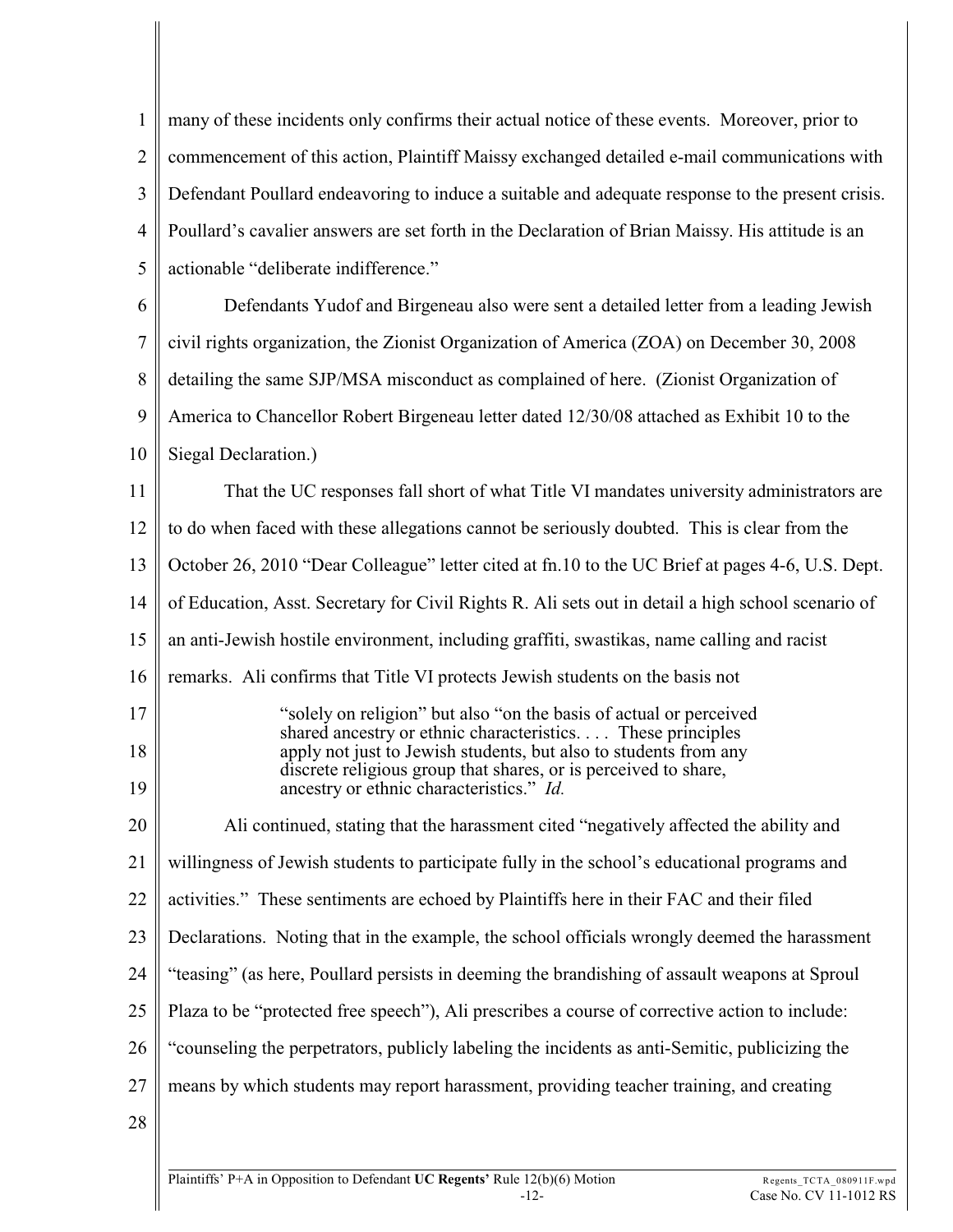1 2 adopting courses on the history and dangers of anti-Semitism." *Id.* at page 6. See also, response of Yale to recent Title IX issues, discussed below.

3 4 5 Unfortunately, Defendants Poullard, Yudof and Birgeneau have persisted not only in denial of the crisis of anti-Semitic conduct on campus, but in actively and intentionally allowing its worst manifestations to continue unabated.

6 7 8 9 10 11 12 13 14 15 16 17 18 As alleged in detail in the FAC and the attached photographs, these Defendants have allowed at least four years of "Apartheid Week"–Sproul Plaza–MSA and SJP activities in which those students were authorized under California Penal Code §12556 to openly brandish "imitation" but realistic looking assault weapons, while aggressively confronting and interrogating students with a challenge: "Are you Jewish?" Such conduct is *prima facia* "severe, pervasive and objectively offensive harassment" which no student at UC of any ethnic, racial or religious affiliation should have to endure. It is believed at this stage of the litigation, and will be proven through discovery, that each of these annual "Apartheid Week", Sproul Plaza, actions was UC permitted, scheduled and "authorized" by Defendants Poullard, Yudof and Birgeneau, and their agents and employees. They have also allowed the SJP and MSA to fly the Palestenian flag from a UC-Sproul Plaza flagpole. Far more than "deliberate indifference" to serious acts of harassment and violence has been alleged and will be proven here on the parts of these defendants. *Davis v. Monroe County Bd. of Ed.,* 526 U.S. 629 at 650 (1999).

19 20 21 22 23 24 25 26 27 28 The response of the Defendants to these recurring student complaints has been the equivalent of a "teasing" dismissal rejected in the Office of Civil Rights-United States Department of Education's "Dear Colleague" letter (Exhibit 1 to Siegal Declaration). The Defendants' argument (Regents Brief, page 10) that they have no duty to protect Plaintiffs from "third-party" interference with their constitutional rights is completely without merit. *DeShaney v. Winnegago County Dept. of Social Services,* 489 U.S. 189 (1989), cited by Defendants, confirmed state officials have such a duty when the violent actor is in state custody. Here the duty arises from the fact that the violent actors are on University of California land over which the University has ultimate control, and that the SJP and MSA are subject to UC and ASUC control.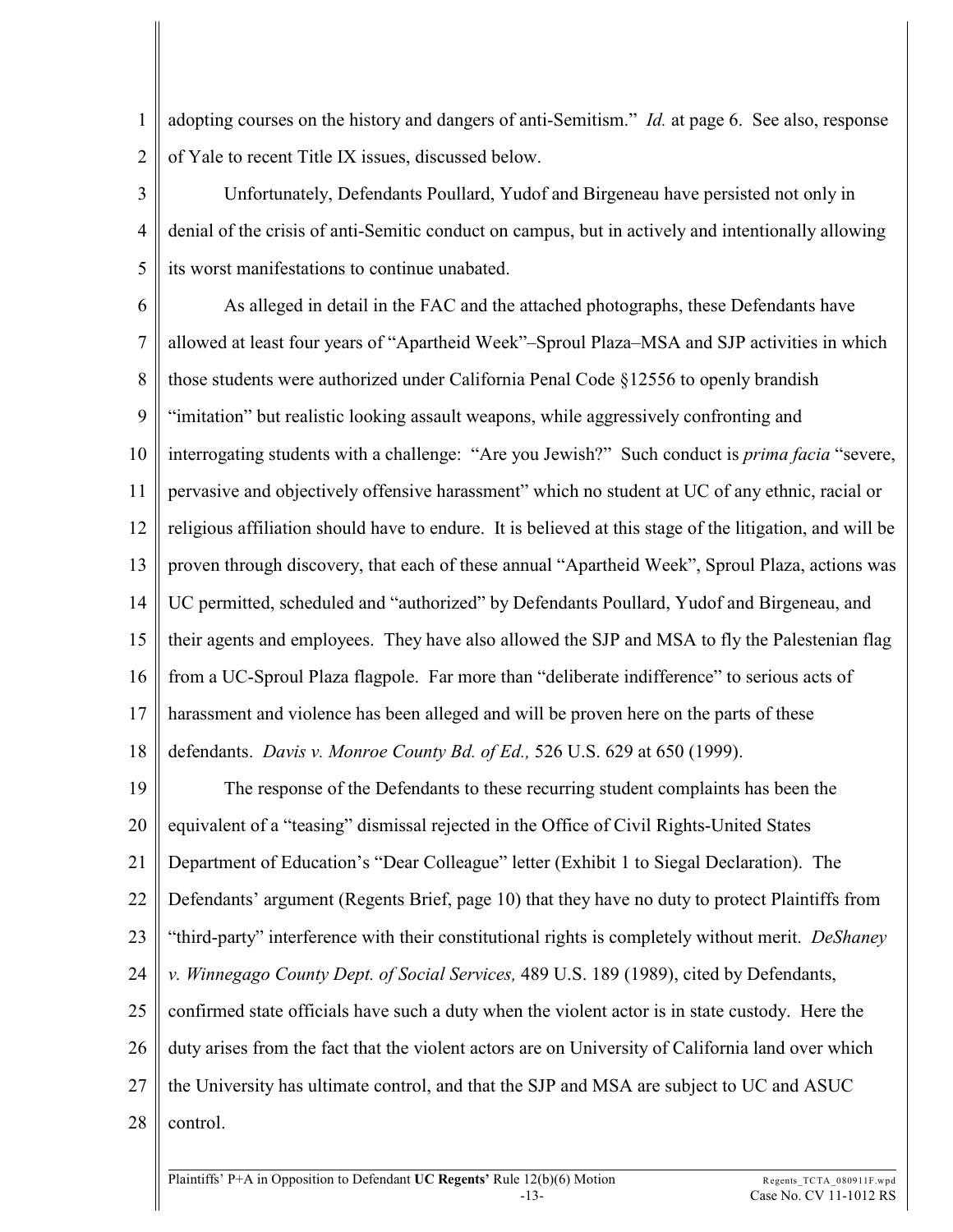| $\mathbf{1}$     | In their moving papers, UC defense counsel not only belittles the severity of the conduct                                                                                             |
|------------------|---------------------------------------------------------------------------------------------------------------------------------------------------------------------------------------|
| $\overline{2}$   | complained of, but she also belittles Plaintiffs' claims by suggesting their "religious practice" or                                                                                  |
| $\mathfrak{Z}$   | "beliefs" were not impacted. (Regents Brief, pp. 8-9.) As alleged, the UC permitted MSA and                                                                                           |
| $\overline{4}$   | SJP armed challenge "Are you Jewish" and the two assaults on Plaintiff Felber, who was                                                                                                |
| 5                | identified to her assailant as Jewish by her T-shirt and placard, are offensive and hostile                                                                                           |
| 6                | environment misconduct that goes to the heart of unlawful religious and racial endangerment and                                                                                       |
| $\boldsymbol{7}$ | interference. It is because the UC defendants still do not "get it" that the Plaintiffs have no other                                                                                 |
| 8                | recourse than to seek the intervention of the federal judicial branch to enforce their rights to                                                                                      |
| 9                | simply be Jewish students, free from violence and threats, at any UC campus, as guaranteed by                                                                                         |
| 10               | the First and Fourteenth Amendments and under Title VI, 42 U.S.C. §2000d.                                                                                                             |
| 11               | $\mathbf{C}$ .<br>PLAINTIFFS HAVE ALLEGED A STRONG CLAIM                                                                                                                              |
| 12               | <b>FOR RELIEF UNDER §1983</b>                                                                                                                                                         |
| 13               | The Ninth Circuit has recently analyzed the standard of review for §1983 cases. In                                                                                                    |
| 14               | Starr v. Baca, 633 F.3d 1191 (9th Cir. 2011), the court reversed the District Court's dismissal                                                                                       |
| 15               | from a 12(b)6 motion, and confirmed a liberal pleading policy for $\S 1983$ cases and under Federal                                                                                   |
| 16               | Rule 8(a), citing <i>Bell Atlantic Corp. v. Twombly</i> , 550 U.S. 544 (2007).                                                                                                        |
| 17               | The <i>Starr</i> plaintiff was given several chances (three amended complaints) <sup>2</sup> to plead his                                                                             |
| 18               | cause of actions against Los Angeles County Sheriff Baca, under 42 USC §1983. On appeal,                                                                                              |
| 19               | Starr contended that the district court erred in dismissing his claim against Sheriff Baca on the                                                                                     |
| 20               | issue of §1983 supervisory liability under Ashcroft v. Iqbal, ___U.S.__, 129 S.Ct. 1937 (2009).                                                                                       |
| 21               | In determining the nature of supervisor liability in a §1983 "deliberate indifference case,                                                                                           |
| 22               | the Starr court said:                                                                                                                                                                 |
| 23               |                                                                                                                                                                                       |
| 24               | Plaintiffs note for the record that after Jessica Felber filed her initial Complaint on March                                                                                         |
| 25               | 4, 2011, regarding her assault during "Apartheid Week" in 2010, a subsequent UC "Apartheid<br>Week" was held. Brian Maissy came forward describing the events that he witnesses at    |
| 26               | "Apartheid Week" 2011 and described his fears and intimidation each year connected to<br>"Apartheid Week." [See Declaration of Brian Massy.] Maissy is a current UC Berkeley student. |
| 27               | He was named as an additional plaintiff and request for injunctive relief against violent                                                                                             |
| 28               | intimidation conduct during "Apartheid Week" was requested. The First Amended Complaint<br>was drafted and filed prior to any dispositive motion being prepared by any Defendant.     |
|                  |                                                                                                                                                                                       |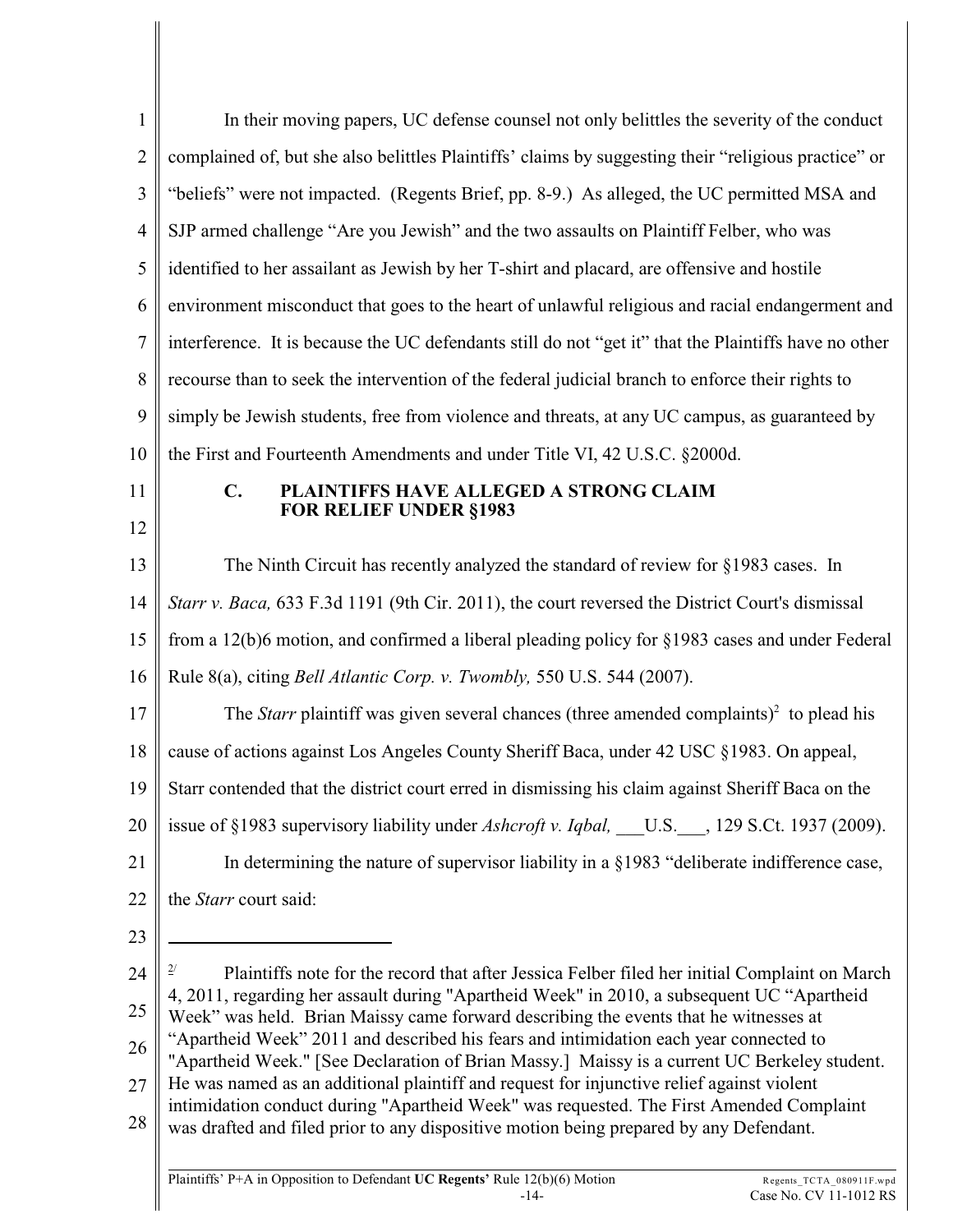| 1              | "A defendant may be held liable as a supervisor under § 1983 "if                                                                          |  |  |  |  |  |
|----------------|-------------------------------------------------------------------------------------------------------------------------------------------|--|--|--|--|--|
| 2              | there exists either $(1)$ his or her personal involvement in the<br>constitutional deprivation, or (2) a sufficient causal connection     |  |  |  |  |  |
| 3              | between the supervisor's wrongful conduct and the constitutional<br>violation." Hansen v. Black, 885 F.2d 642, 646 (9th Cir. 1989).       |  |  |  |  |  |
| $\overline{4}$ | "[A] plaintiff must show the supervisor breached a duty to plaintiff<br>which was the proximate cause of the injury. The law clearly      |  |  |  |  |  |
| 5              | allows actions against supervisors under section 1983 as long as a<br>sufficient causal connection is present and the plaintiff was       |  |  |  |  |  |
| 6              | deprived under color of law of a federally secured right." Redman,<br>942 F.2d at 1447 (internal quotation marks omitted).                |  |  |  |  |  |
| 7              | "The requisite causal connection can be established  by setting in                                                                        |  |  |  |  |  |
| 8              | motion a series of acts by others." or by "knowingly refus[ing]<br>to terminate a series of acts by others, which [the supervisor] knew   |  |  |  |  |  |
| 9              | or reasonably should have known would cause others to inflict a<br>constitutional injury," Dubner v. City & Cnty. of San Francisco,       |  |  |  |  |  |
| 10             | 266 F.3d 959, 968 (9th Cir.2001). "A supervisor can be liable in<br>his individual capacity for his own culpable action or inaction in    |  |  |  |  |  |
| 11             | the training, supervision, or control of his subordinates; for his<br>acquiescence in the constitutional deprivation; or for conduct that |  |  |  |  |  |
| 12             | showed a reckless or callous indifference to the rights of others."<br>Watkins v. City of Oakland, 145 F.3d 1087, 1093 (9th Cir. 1998)"   |  |  |  |  |  |
| 13             | Starr v. Baca, supra, 633 F.3d at 1197-1198. See also, Nicole M. v. Martinez Unif. Sch. Dist.,                                            |  |  |  |  |  |
| 14             | supra, 964 F.Supp.1369 at 1378 ff                                                                                                         |  |  |  |  |  |
|                |                                                                                                                                           |  |  |  |  |  |
| 15             | THE ACTIONS AND DELIBERATE INDIFFERENCE OF THE UC<br>D.                                                                                   |  |  |  |  |  |
| 16             | <b>DEFENDANTS HAVE VIOLATED PLAINTIFFS' FEDERAL AND STATE</b><br><b>CONSTITUTIONAL RIGHTS</b>                                             |  |  |  |  |  |
| 17             | Plaintiffs' rights to be free from prejudice and violence while themselves lawfully                                                       |  |  |  |  |  |
| 18             | studying, and moving about the UC Campus are rights enshrined in the First and Fourteenth                                                 |  |  |  |  |  |
| 19             | Amendments to the U.S. Constitution and corresponding sections of the California Constitution.                                            |  |  |  |  |  |
| 20             | To be free from violence and harassment based on their Jewish identity, while lawfully on a UC                                            |  |  |  |  |  |
| 21             | campus, are rights guaranteed by the rights to freedom of religion and to the equal protection of                                         |  |  |  |  |  |
| 22             | the law. University of California Regents v. Bakke (1978) 438 U.S. 265, affirming and reversing                                           |  |  |  |  |  |
| 23             | Bakke v. University of California (1976) 18 C3d 34; and Prop. 209 (California Civil Rights                                                |  |  |  |  |  |
| 24             | Initiative); California Constitution, Art.I, §31(a) and 31(f).                                                                            |  |  |  |  |  |
| 25             | The equal protection clause of the Fourteenth Amendment bars States from                                                                  |  |  |  |  |  |
| 26             | discrimination based on race in federally funded and engendered educational programs. Papasan                                             |  |  |  |  |  |
| 27             | v. Allain, 478 U.S. 265 (1986). See also, Loving v. Virginia (1967) 388 U.S. 1 (race not a                                                |  |  |  |  |  |
| 28             | permissible inquiry on a state marriage license application); and Shelley v. Kraemer (1948) 344                                           |  |  |  |  |  |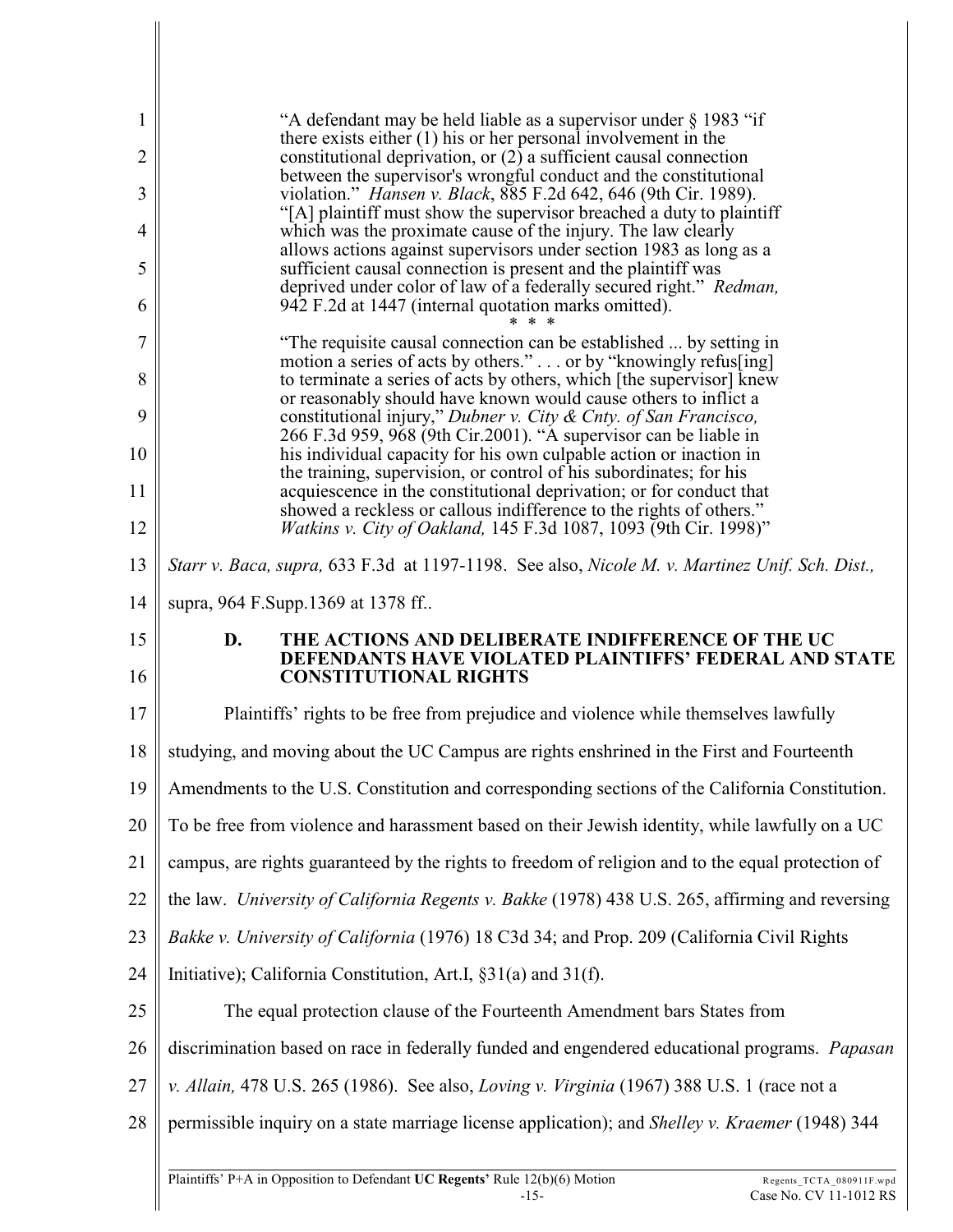1 2 3 U.S. 1 (race not a permissible issue for real property ownership in California). The UC sponsored and permitted interrogation of UC students on campus, conducted at gun point, is equally unlawful and unconstitutional.

4 5 6 7 In *Brown v. Board of Education* (1954) 347 U.C. 483, the Supreme Court held that race was not a legitimate factor in public school admission, under the equal protection clause of the Fourteenth Amendment. Clearly, UC students cannot be interrogated at gun point on campus as to their religion, or racial or national identity under the federal or state constitutions.

8 9 10 11 12 As stated above, the *DeShaney v. Winnegago County Dept. of Social Services, supra,* line of cases cited by Defendants are completely inapplicable here, because the violent conduct complained of was and continues to be committed on UC-controlled premises, by UC students, and pursuant to UC/ASUC registration and authorization under their own detailed MOUs, Rules, funding, and permission. See, ASUC Request for Judicial Notice; Penal Code §12556.

13 14 15 16 17 18 19 In the First Amended Complaint it is also alleged that Plaintiff Felber was targeted for violent attack because she wore a Jewish identity T-shirt and held a pro-Israel placard in Sproul Plaza. Those non-threatening displays were protected free speech and free exercise activities and should not have led to physical attacks against her. Since they issued campus demonstration and "imitation" firearm display permits to the MSA and SJP activities for their Sproul Plaza actions, the UC Defendants also were violating Felber's rights under the free speech and free exercise clauses of the California and United States Constitutions.

20 21

## **E. THE FIRST AMENDED COMPLAINT STATES PENDANT JURISDICTION CLAIMS FOR RELIEF UNDER CALIFORNIA CIVIL CODE §§ 51, 52**

22 It is settled law that, contrary to the UC's contentions, California public schools,

23 including the University of California, are deemed "business establishments" within the meaning

- 24 of the Unruh Act. *Sullivan v. Vallejo City Unified School District,* 731 F.Supp. 947, 952 (E.D.
- 25 Ca. 1990); *Doe v. Petaluma City School District (Petaluma I),* 830 F.Supp.1560, 1581-82 (N.D.
- 26 Ca. 1993); and *Nicole M. v. Martinez Unif. Sch. Dist., supra,* 964 F.Supp. at 1388; *Ibister v.*
- 27 *Boy's Club of Santa Cruz, Inc.,* 40 Cal.3d 72, 78 (1985) (nonprofit is an Unruh Act "business
- 28 enterprise"). UC administrators can be held liable under the Unruh Act for a hostile and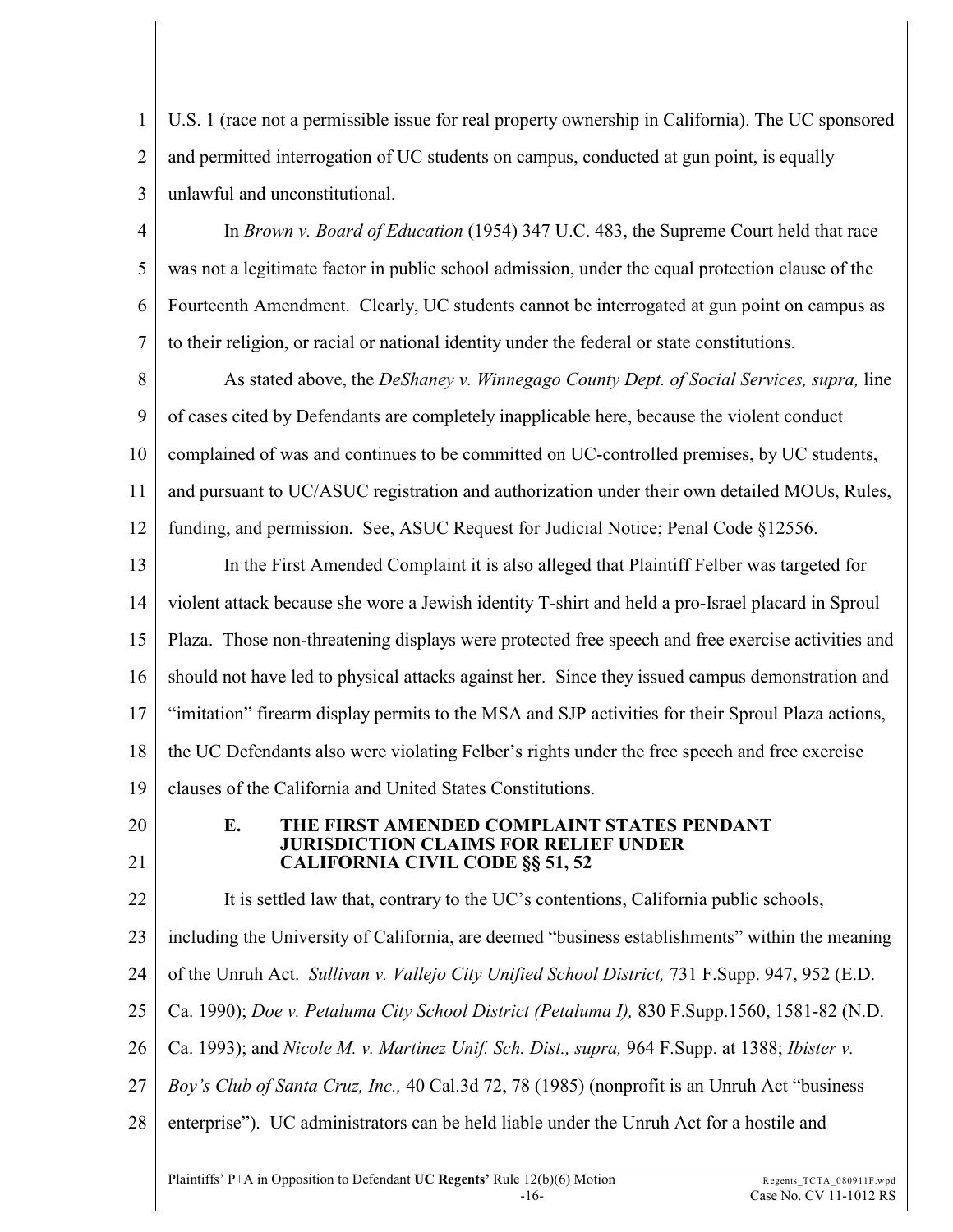| $\mathbf{1}$   | harassing educational environment. Nicole M. v. Martinez Unif. Sch. Dist., supra, 964                                         |  |  |  |
|----------------|-------------------------------------------------------------------------------------------------------------------------------|--|--|--|
| $\overline{2}$ | F.Supp.1369, 1388-89.                                                                                                         |  |  |  |
| 3              | IV.<br>PLAINTIFFS SEEK RELIEF UNDER TITLE IV, THE UNRUH ACT, AND<br>42 U.S.C. §1983 FOR DAMAGES AND FOR CORRECTIVE INJUNCTIVE |  |  |  |
| 4              | RELIEF IMPOSING LIMITS ON RSO VIOLENT AND DISRUPTIVE                                                                          |  |  |  |
| 5              | <b>CONDUCT SIMILAR TO THOSE IMPLEMENTED AT OTHER</b><br>UNIVERSITIES AND PUBLIC VENUES                                        |  |  |  |
| 6              | DAMAGES AND LEGAL FEES SHOULD BE AWARDED<br>A.<br><b>IN THIS CASE</b>                                                         |  |  |  |
| 7              |                                                                                                                               |  |  |  |
| 8              | Nicole M. v. Martinez Unif. Sch. Dist., supra, 964 F. Supp. at 1369; Howard v. Feliciano,                                     |  |  |  |
| 9              | 583 F.Supp. 252 (D. Puerto Rico 2008); California Civil Code §52(a) ("Unruh Act"); Los                                        |  |  |  |
| 10             | Angeles County Metro Transit Auth. v. Superior Court (2004) 123 CA4th 261.                                                    |  |  |  |
| 11             | <b>B.</b><br>UNDER TITLE VI, A SUITABLE REMEDY SHOULD BE<br><b>CRAFTED LIKE THE ONE RECENTLY ADOPTED BY</b>                   |  |  |  |
| 12             | YALE UNIVERSITY FOLLOWING ITS FINDINGS OF<br><b>HOSTILE ENVIRONMENT UNDER TITLE IX</b>                                        |  |  |  |
| 13             |                                                                                                                               |  |  |  |
| 14             | First, UC and the ASUC should be enjoined to impose a five-year ban on the SJP and                                            |  |  |  |
| 15             | MSA conducting recruiting activities on campus and/or using UC e-mail to communicate with                                     |  |  |  |
| 16             | members. Their ASUC funding should be cut off for five years. Moreover, these groups should                                   |  |  |  |
| 17             | be forever banned from using "imitation" firearms or obstructive tape in any Sproul Plaza events.                             |  |  |  |
| 18             | Yale University imposed a similar 5-year ban on a non-RSO fraternity, DKE, whose offense was                                  |  |  |  |
| 19             | only to have its pledges chant "No means yes, yes means anal" on campus (Yale Alumni                                          |  |  |  |
| 20             | Magazine, July/Aug. 2011, pp. 41-42, attached as Exhibit 9 to Siegal Declaration). See also,                                  |  |  |  |
| 21             | LaVine v. Blaine Sch. Dist., supra, 257 F.3d 981 (9th Cir. 2001), upholding expulsion of students                             |  |  |  |
| 22             | who expressed violent threats.                                                                                                |  |  |  |
| 23             | It has been long recognized that the UC Regents have inherent powers to suspend or                                            |  |  |  |
| 24             | expel students who are disruptive, violate rules for permissible speech, or may threaten other                                |  |  |  |
| 25             | students. Goldberg v. Regents of the Univ. of California, 248 Cal.App.2d 867 (1967); Healy v.                                 |  |  |  |
| 26             | James, supra. This Court can issue appropriate equitable relief in a Title VI case. Green v.                                  |  |  |  |
| 27             | Kennedy (DC DC 1970) 309 F.Supp.1127.                                                                                         |  |  |  |
| 28             |                                                                                                                               |  |  |  |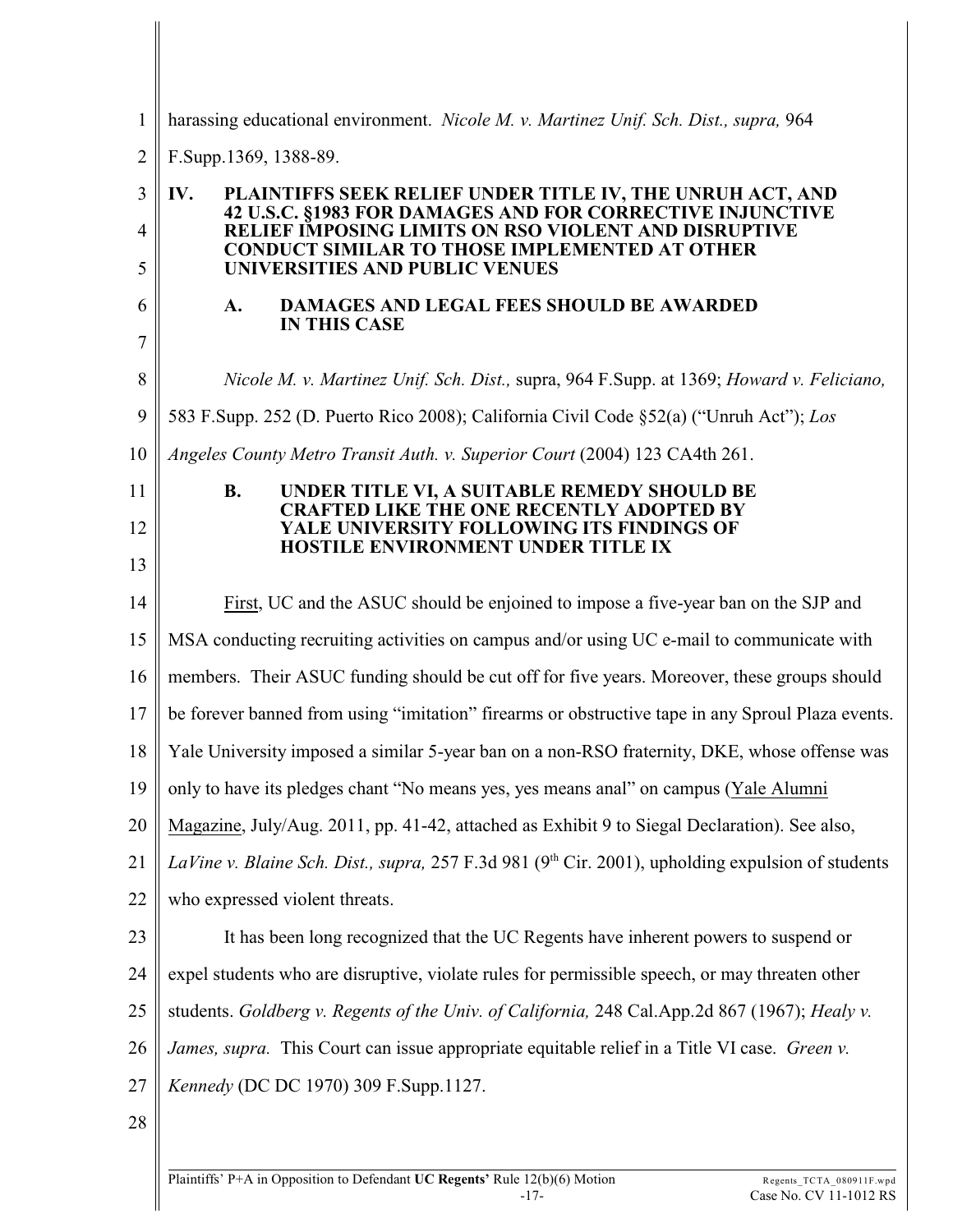| $\mathbf{1}$   | Second, pursuant to Department of Education guidelines, Yale adopted a single                                                                                                           |  |  |  |  |  |
|----------------|-----------------------------------------------------------------------------------------------------------------------------------------------------------------------------------------|--|--|--|--|--|
| $\overline{2}$ | University-wide streamlining oversight committee and independent fact finding body for student                                                                                          |  |  |  |  |  |
| 3              | complaints of "hostile environment" incidents. This followed numerous incidents at Yale of                                                                                              |  |  |  |  |  |
| $\overline{4}$ | administrators not taking student harassment complaints seriously. In fact, the reported anecdotal                                                                                      |  |  |  |  |  |
| 5              | accounts of deans ignoring and belittling serious student harassment complaints at Yale echo and                                                                                        |  |  |  |  |  |
| 6              | parallel those related in the Declarations of Felber and Maissy (see, Yale Alumni Magazine,                                                                                             |  |  |  |  |  |
| 7              | supra, at pp.39-41, Exhibit 9 to Siegal Declaration). Under the recently adopted Yale structure,                                                                                        |  |  |  |  |  |
| 8              | "victims will be able to seek discipline for their assailants" (Yale Alumni Magazine, <i>supra</i> ,                                                                                    |  |  |  |  |  |
| 9              | at p.41). These mechanisms need to be adopted by UC.                                                                                                                                    |  |  |  |  |  |
| 10             | $\mathbf{C}$ .<br><b>ASUC FUNDED RSOs SHOULD BE RESTRICTED IN</b>                                                                                                                       |  |  |  |  |  |
| 11             | THEIR ON-CAMPUS POLITICAL ACTIONS FROM<br>SIMILAR MISCONDUCT AS BARRED AT THE SAN<br>FRANCISCO INTERNATIONAL AIRPORT                                                                    |  |  |  |  |  |
| 12             |                                                                                                                                                                                         |  |  |  |  |  |
| 13             | The San Francisco International Airport—Rules and Regulations regarding freedom of                                                                                                      |  |  |  |  |  |
| 14             | expression (Exhibit 8 to Siegal Declaration) prohibit airport visitors or protestors from doing                                                                                         |  |  |  |  |  |
| 15             | many of the actions the SJP and MSA activists have been doing at UC:                                                                                                                    |  |  |  |  |  |
| 16             | "13.7 Prohibited Conduct<br>* *                                                                                                                                                         |  |  |  |  |  |
| 17             | Blocking the path of, obstructing or interfering with the<br>d.<br>movement of any person.                                                                                              |  |  |  |  |  |
| 18             | Touching another person or their property.<br>e.<br>f.<br>Misrepresenting oneself, including but not limited to representing                                                            |  |  |  |  |  |
| 19             | oneself as a representative of the Airport, an airline, an Airport<br>tenant or permitee, the State of California or the federal                                                        |  |  |  |  |  |
| 20             | government.<br>Making verbal threats.                                                                                                                                                   |  |  |  |  |  |
| 21             | $\frac{g}{h}$ .<br>Requesting documents or personal information from others,<br>including but not limited to requesting a patron's name, or                                             |  |  |  |  |  |
| 22             | requesting to see tickets, itineraries, boarding passes, driver's                                                                                                                       |  |  |  |  |  |
| 23             | licenses or passports.<br>Creating a potential security threat by leaving literature,<br>j.                                                                                             |  |  |  |  |  |
| 24             | equipment, bags or personal items unattended.<br>k.<br>Violating any security procedure. Refusing or failing to comply<br>with a written or oral instruction issued by the TSA, SFPD or |  |  |  |  |  |
| 25             | other federal, state or local agency with responsibility for Airport                                                                                                                    |  |  |  |  |  |
| 26             | security.<br>1.<br>Refusing or failing to cooperate in an investigation of any<br>complaint or allegation of violation of these rules."                                                 |  |  |  |  |  |
| 27             |                                                                                                                                                                                         |  |  |  |  |  |
| 28             |                                                                                                                                                                                         |  |  |  |  |  |
|                |                                                                                                                                                                                         |  |  |  |  |  |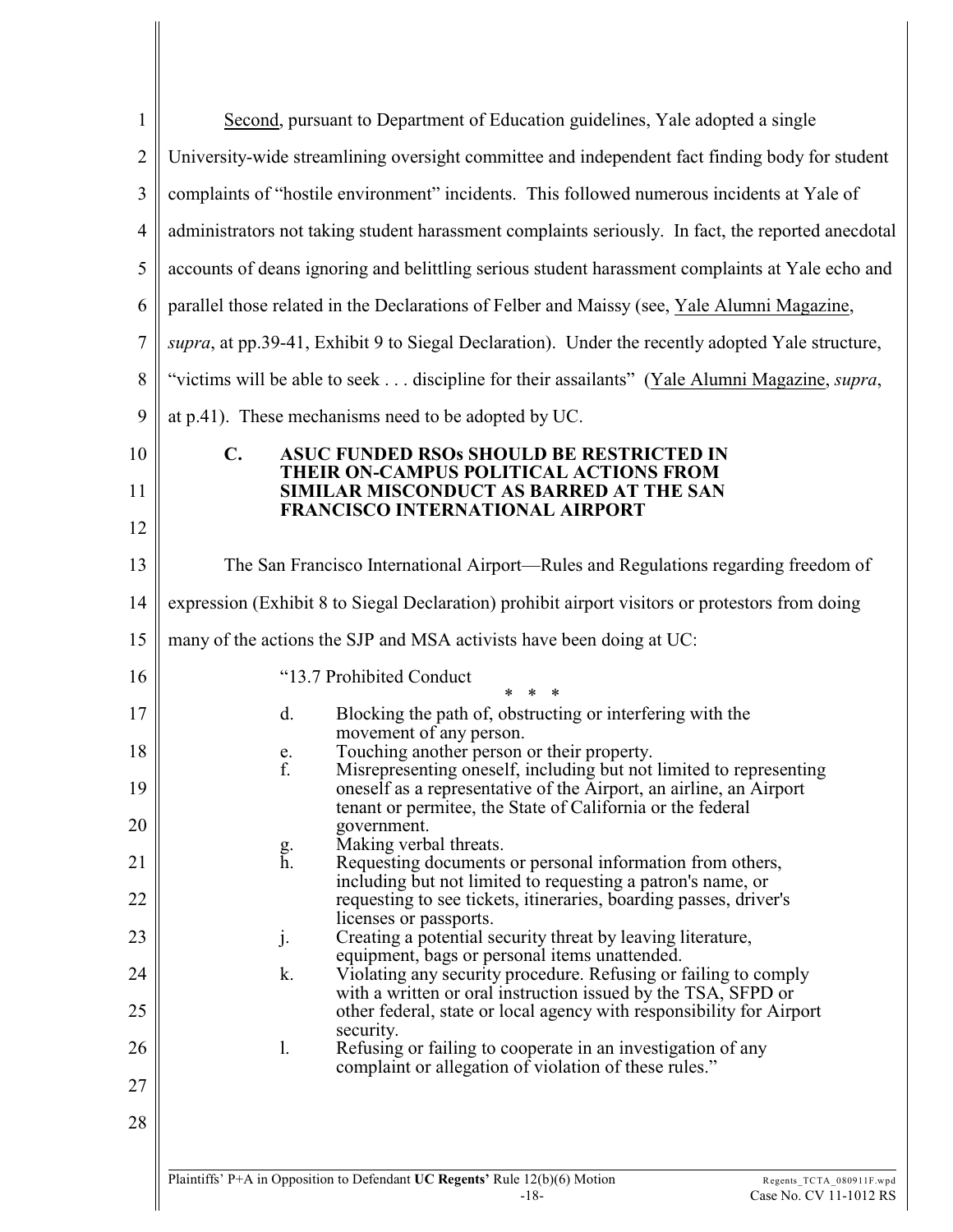| $\mathbf{1}$     | These Rules restate the same judicially approved standards of student conduct and                |     |                                                              |  |  |  |
|------------------|--------------------------------------------------------------------------------------------------|-----|--------------------------------------------------------------|--|--|--|
| $\overline{2}$   | political action that should be vigorously enforced by Defendants on all UC campuses against the |     |                                                              |  |  |  |
| $\mathfrak{Z}$   | MSA and SJP as they were in previous years against the SDS and other violent and disruptive      |     |                                                              |  |  |  |
| $\overline{4}$   | RSOs. Goldberg v. UC, supra, 248 CA2d 867; Healy v. James, 408 U.S. 169 (1972).                  |     |                                                              |  |  |  |
| 5                |                                                                                                  |     | Respectfully submitted,                                      |  |  |  |
| 6                |                                                                                                  |     | /S/                                                          |  |  |  |
| $\boldsymbol{7}$ | Dated: August 9, 2011                                                                            | By: |                                                              |  |  |  |
| 8                |                                                                                                  |     | <b>JOEL H. SIEGAL</b><br><b>Attorneys For Plaintiffs</b>     |  |  |  |
| 9                |                                                                                                  |     |                                                              |  |  |  |
| 10               |                                                                                                  |     |                                                              |  |  |  |
| 11               |                                                                                                  |     |                                                              |  |  |  |
| 12               |                                                                                                  |     |                                                              |  |  |  |
| 13               |                                                                                                  |     |                                                              |  |  |  |
| 14               |                                                                                                  |     |                                                              |  |  |  |
| 15               |                                                                                                  |     |                                                              |  |  |  |
| 16               |                                                                                                  |     |                                                              |  |  |  |
| 17               |                                                                                                  |     |                                                              |  |  |  |
| 18               |                                                                                                  |     |                                                              |  |  |  |
| 19               |                                                                                                  |     |                                                              |  |  |  |
| 20               |                                                                                                  |     |                                                              |  |  |  |
| 21               |                                                                                                  |     |                                                              |  |  |  |
| 22               |                                                                                                  |     |                                                              |  |  |  |
| 23               |                                                                                                  |     |                                                              |  |  |  |
| 24               |                                                                                                  |     |                                                              |  |  |  |
| 25               |                                                                                                  |     |                                                              |  |  |  |
| 26               |                                                                                                  |     |                                                              |  |  |  |
| 27               |                                                                                                  |     |                                                              |  |  |  |
| 28               |                                                                                                  |     |                                                              |  |  |  |
|                  |                                                                                                  |     |                                                              |  |  |  |
|                  | Plaintiffs' P+A in Opposition to Defendant UC Regents' Rule 12(b)(6) Motion                      |     | Regents_TCTA_080911F.wpd<br>$-19-$<br>Case No. CV 11-1012 RS |  |  |  |